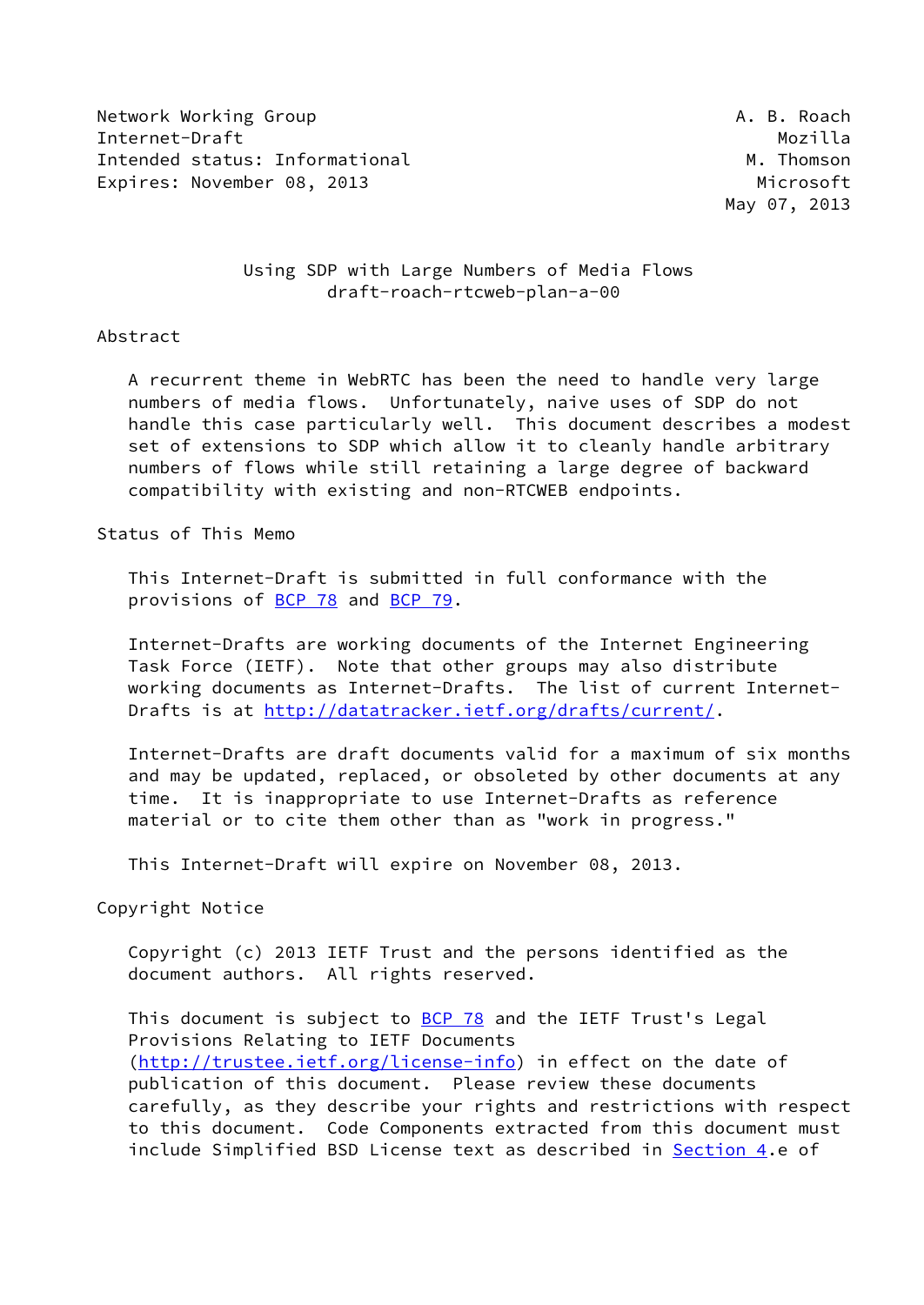<span id="page-1-1"></span>

| Internet-Draft | SDP Many Flows | May 2013 |
|----------------|----------------|----------|
|----------------|----------------|----------|

 the Trust Legal Provisions and are provided without warranty as described in the Simplified BSD License.

# Table of Contents

| $\perp$ .        |                                                     |  |  |  |  |  |  |  |  |  | $\sqrt{2}$     |
|------------------|-----------------------------------------------------|--|--|--|--|--|--|--|--|--|----------------|
| 2.               |                                                     |  |  |  |  |  |  |  |  |  | $\overline{4}$ |
| 3.               |                                                     |  |  |  |  |  |  |  |  |  | $\overline{5}$ |
| $\overline{4}$ . |                                                     |  |  |  |  |  |  |  |  |  | $\overline{5}$ |
| $\overline{5}$ . |                                                     |  |  |  |  |  |  |  |  |  | 6              |
| 6.               |                                                     |  |  |  |  |  |  |  |  |  | $\overline{1}$ |
| 6.1.             |                                                     |  |  |  |  |  |  |  |  |  | $\overline{1}$ |
| 6.2.             |                                                     |  |  |  |  |  |  |  |  |  | 10             |
| 6.3.             | Indicating Simulcast Groups                         |  |  |  |  |  |  |  |  |  | 11             |
| 6.4.             |                                                     |  |  |  |  |  |  |  |  |  | 11             |
| 6.5.             | Compatibility with Non-RTCWEB uses                  |  |  |  |  |  |  |  |  |  | 11             |
|                  |                                                     |  |  |  |  |  |  |  |  |  | 12             |
|                  |                                                     |  |  |  |  |  |  |  |  |  |                |
| 7.1.             | Simple example with one audio and one video $\dots$ |  |  |  |  |  |  |  |  |  | 12             |
| 7.2.             |                                                     |  |  |  |  |  |  |  |  |  | 15             |
| 7.3.             |                                                     |  |  |  |  |  |  |  |  |  |                |
| 7.4.             | Multiple Videos with Simulcast                      |  |  |  |  |  |  |  |  |  | 18             |
| 7.5.             | Video with Simulcast and RTX 20                     |  |  |  |  |  |  |  |  |  |                |
|                  |                                                     |  |  |  |  |  |  |  |  |  | 21             |
| 9.               |                                                     |  |  |  |  |  |  |  |  |  | 22             |
|                  |                                                     |  |  |  |  |  |  |  |  |  | <u>22</u>      |
|                  |                                                     |  |  |  |  |  |  |  |  |  | 22             |
|                  | 11.1. Normative References                          |  |  |  |  |  |  |  |  |  | 22             |
|                  | 11.2. Informative References 22                     |  |  |  |  |  |  |  |  |  |                |

## <span id="page-1-0"></span>[1](#page-1-0). Introduction

 A recurrent theme in WebRTC has been the need to cleanly handle very large numbers of media flows. For instance, a video conferencing application might have a main display plus thumbnails for 10 or more other speakers all displayed at the same time. If each video source is encoded in multiple resolutions (e.g., simulcast or layered coding) and also has FEC or RTX, this could easily add up to 30 or more independent RTP flows.

 The standard way of encoding this information in SDP is to have each RTP flow (i.e., SSRC) appear on its own m-line. For instance, the SDP for two cameras with audio from a device with a public IP address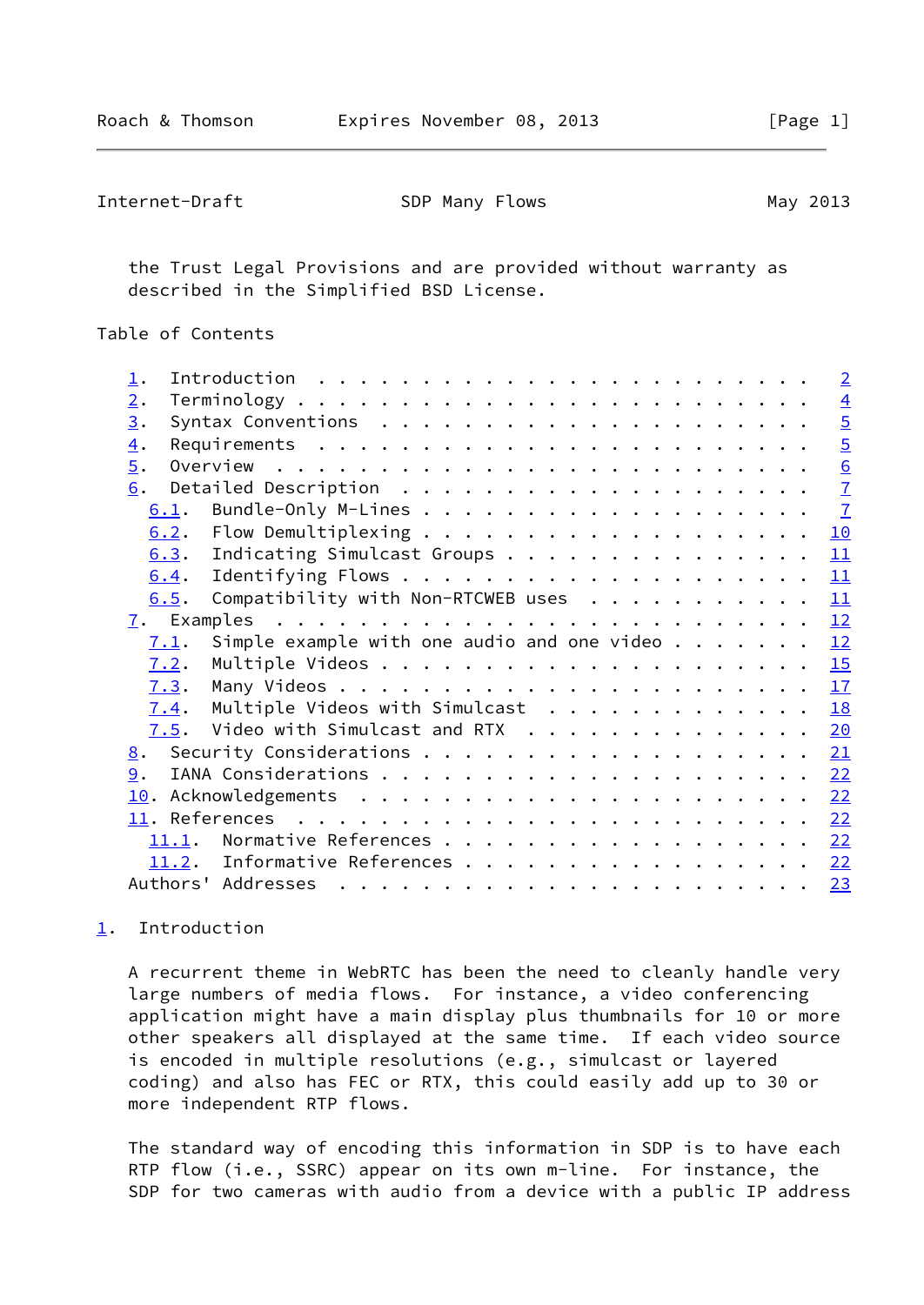```
 could look something like:
  v=0 o=- 20518 0 IN IP4 203.0.113.1
  S =Roach & Thomson Expires November 08, 2013 [Page 2]
Internet-Draft SDP Many Flows SDP Many 2013
   t=0 0
   c=IN IP4 203.0.113.1
   a=ice-ufrag:F7gI
   a=ice-pwd:x9cml/YzichV2+XlhiMu8g
   a=fingerprint:sha-1
           42:89:c5:c6:55:9d:6e:c8:e8:83:55:2a:39:f9:b6:eb:e9:a3:a9:e7
   m=audio 54400 RTP/SAVPF 0 96
   a=rtpmap:0 PCMU/8000
   a=rtpmap:96 opus/48000
   a=ptime:20
   a=sendrecv
   a=candidate:0 1 UDP 2113667327 203.0.113.1 54400 typ host
   a=candidate:1 2 UDP 2113667326 203.0.113.1 54401 typ host
   m=video 55400 RTP/SAVPF 97 98
   a=rtpmap:97 H264/90000
   a=fmtp:97 profile-level-id=4d0028;packetization-mode=1
   a=rtpmap:98 VP8/90000
   a=sendrecv
   a=candidate:0 1 UDP 2113667327 203.0.113.1 55400 typ host
   a=candidate:1 2 UDP 2113667326 203.0.113.1 55401 typ host
   m=video 56400 RTP/SAVPF 99 100
   a=rtpmap:99 H264/90000
   a=fmtp:99 profile-level-id=4d0028;packetization-mode=1
   a=rtpmap:100 VP8/90000
   a=sendrecv
   a=candidate:0 1 UDP 2113667327 203.0.113.1 56400 typ host
   a=candidate:1 2 UDP 2113667326 203.0.113.1 56401 typ host
```
 Unfortunately, as the number of independent media sources starts to increase, the scaling properties of this approach become problematic. In particular, SDP currently requires that each m-line have its own transport parameters (port, ICE candidates, etc.), which can get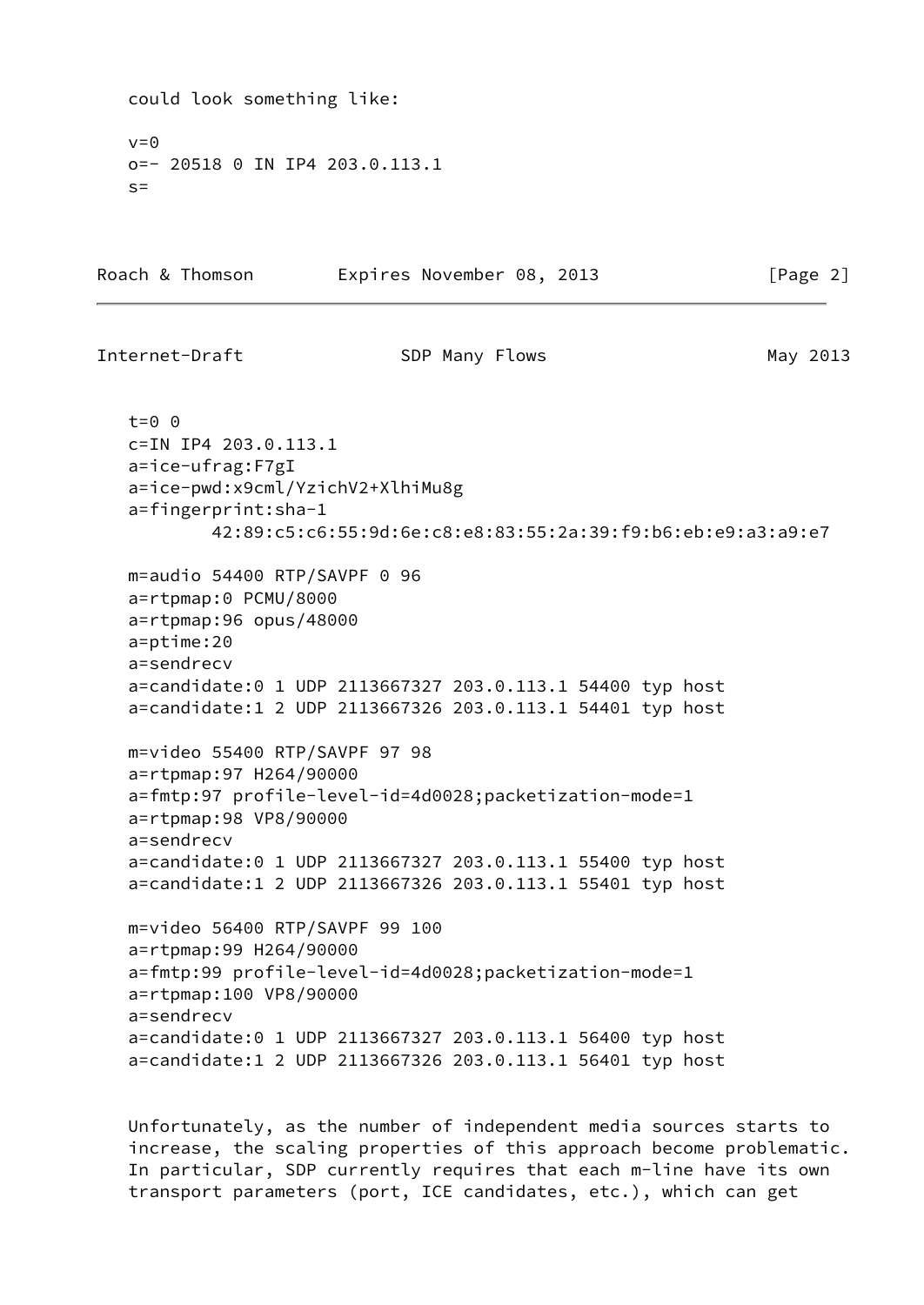expensive. For instance, the [[RFC5245](https://datatracker.ietf.org/doc/pdf/rfc5245)] pacing algorithm requires that new STUN transactions be started no more frequently than 20 ms; with 30 RTP flows, which would add 600 ms of latency for candidate gathering alone. Moreover, having 30 persistent flows might lead to excessive consumption of NAT binding resources.

 A related issue is the number of payload types. Even multiple sources are multiplexed over the same transport flow they must somehow be demultiplexed. Consider the case where we want to be able to transmit 32 video thumbnails (this is large, but not insane). In the model described above, each of these flows would need its own m-line and its own set of codecs. If each side supports three

| Roach & Thomson |  | Expires November 08, 2013 |  |  | [Page 3] |  |
|-----------------|--|---------------------------|--|--|----------|--|
|-----------------|--|---------------------------|--|--|----------|--|

<span id="page-3-1"></span>Internet-Draft SDP Many Flows SDP Many 2013

 separate codecs (e.g., H.263, H.264, VP8, and VP9), then we have just consumed 128 payload types, which exceeds the available dynamic payload space. This makes demuxing on payload type problematic in some cases.

 This document specifies a small number of modest extensions to SDP which are intended to reduce the transport impact of using a large number of flows. The general design philosophy is to maintain the existing SDP negotiation model while simply reducing the consumption of network resources.

<span id="page-3-0"></span>[2](#page-3-0). Terminology

 The key words "MUST", "MUST NOT", "REQUIRED", "SHOULD", "SHOULD NOT", "RECOMMENDED", "MAY", and "OPTIONAL" in this document are to be interpreted as described in [\[RFC2119](https://datatracker.ietf.org/doc/pdf/rfc2119)].

This draft uses the API and terminology described in [\[webrtc-api\]](#page-25-0).

 5-tuple: A collection of the following values: source IP address, source transport port, destination IP address, destination transport port and transport protocol.

 Transport-Flow: An transport 5 Tuple representing the UDP source and destination IP address and port over which RTP is flowing.

 PC-Track: A source of media (audio and/or video) that is contained in a PC-Stream. A PC-Track represents content comprising one or more PC-Channels.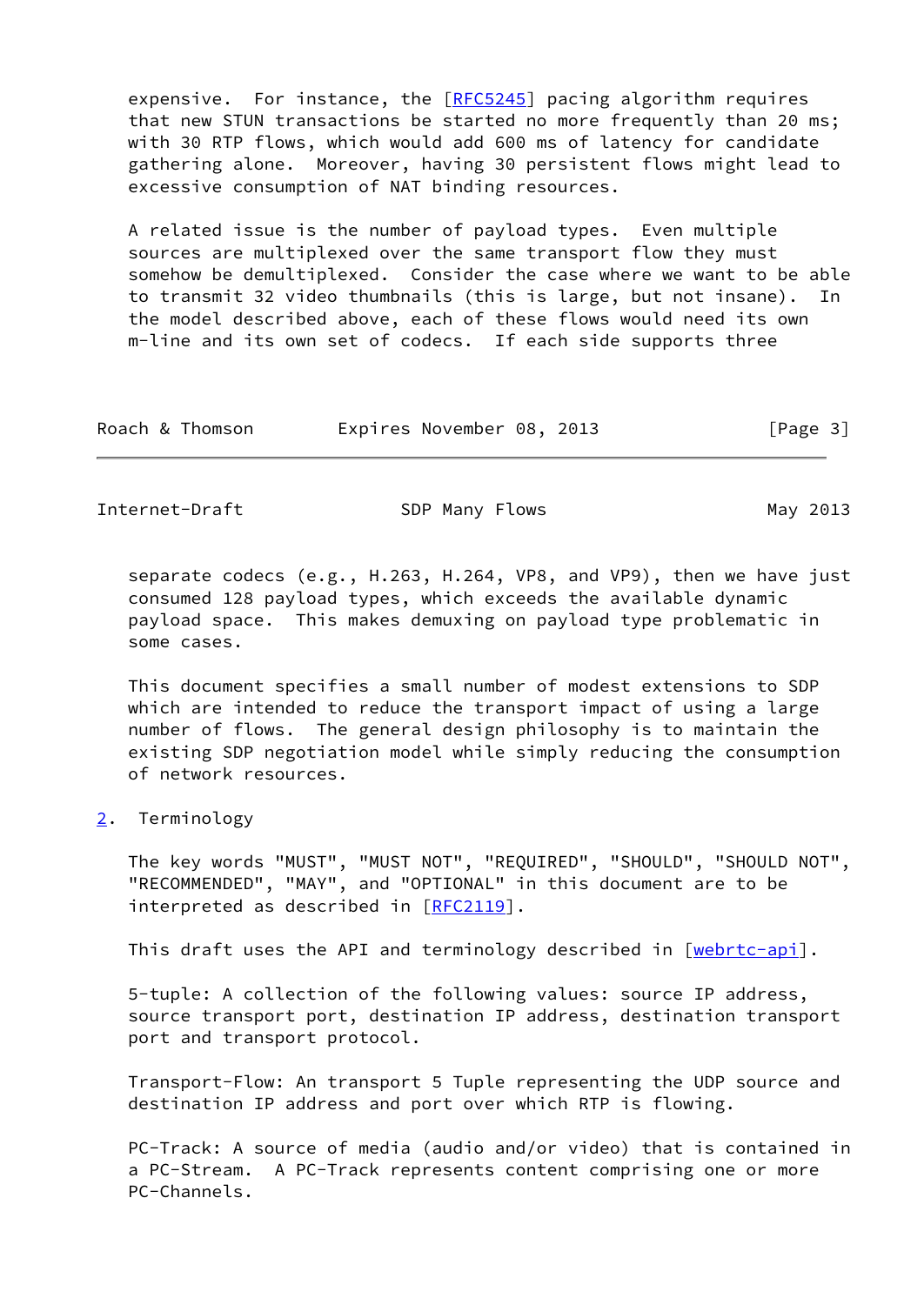m-line: An SDP [\[RFC4566](https://datatracker.ietf.org/doc/pdf/rfc4566)] media description identifier that starts with an "m=" field and conveys the following values: media type, transport port, transport protocol and media format descriptions.

Offer: An [[RFC3264](https://datatracker.ietf.org/doc/pdf/rfc3264)] SDP message generated by the participant who wishes to initiate a multimedia communication session. An Offer describes the participant's capabilities for engaging in a multimedia session.

 Answer: An [[RFC3264\]](https://datatracker.ietf.org/doc/pdf/rfc3264) SDP message generated by the participant in response to an Offer. An Answer describes the participant's capabilities in continuing with the multimedia session with in the constraints of the Offer.

 This draft avoids using terms that implementors do not have a clear idea of exactly what they are - for example RTP Session.

|  | Roach & Thomson | Expires November 08, 2013 |  | [Page 4] |  |
|--|-----------------|---------------------------|--|----------|--|
|  |                 |                           |  |          |  |

<span id="page-4-1"></span>Internet-Draft SDP Many Flows SDP Many 2013

<span id="page-4-0"></span>[3](#page-4-0). Syntax Conventions

 The SDP examples given in this document deviate from actual on-the wire SDP notation in several ways. This is done to facilitate readability and to conform to the restrictions imposed by the RFC formatting rules. These deviations are as follows:

- o Any line that is indented (compared to the initial line in the SDP block) is a continuation of the preceding line. The line break and indent are to be interpreted as a single space character.
- o Empty lines in any SDP example are inserted to make functional divisions in the SDP clearer, and are not actually part of the SDP syntax.
- o Excepting the above two conventions, line endings are to be interpreted as <CR><LF> pairs (that is, an ASCII 13 followed by an ASCII 10).
- o Any text starting with the string "//" to the end of the line is inserted for the benefit of the reader, and is not actually part of the SDP syntax.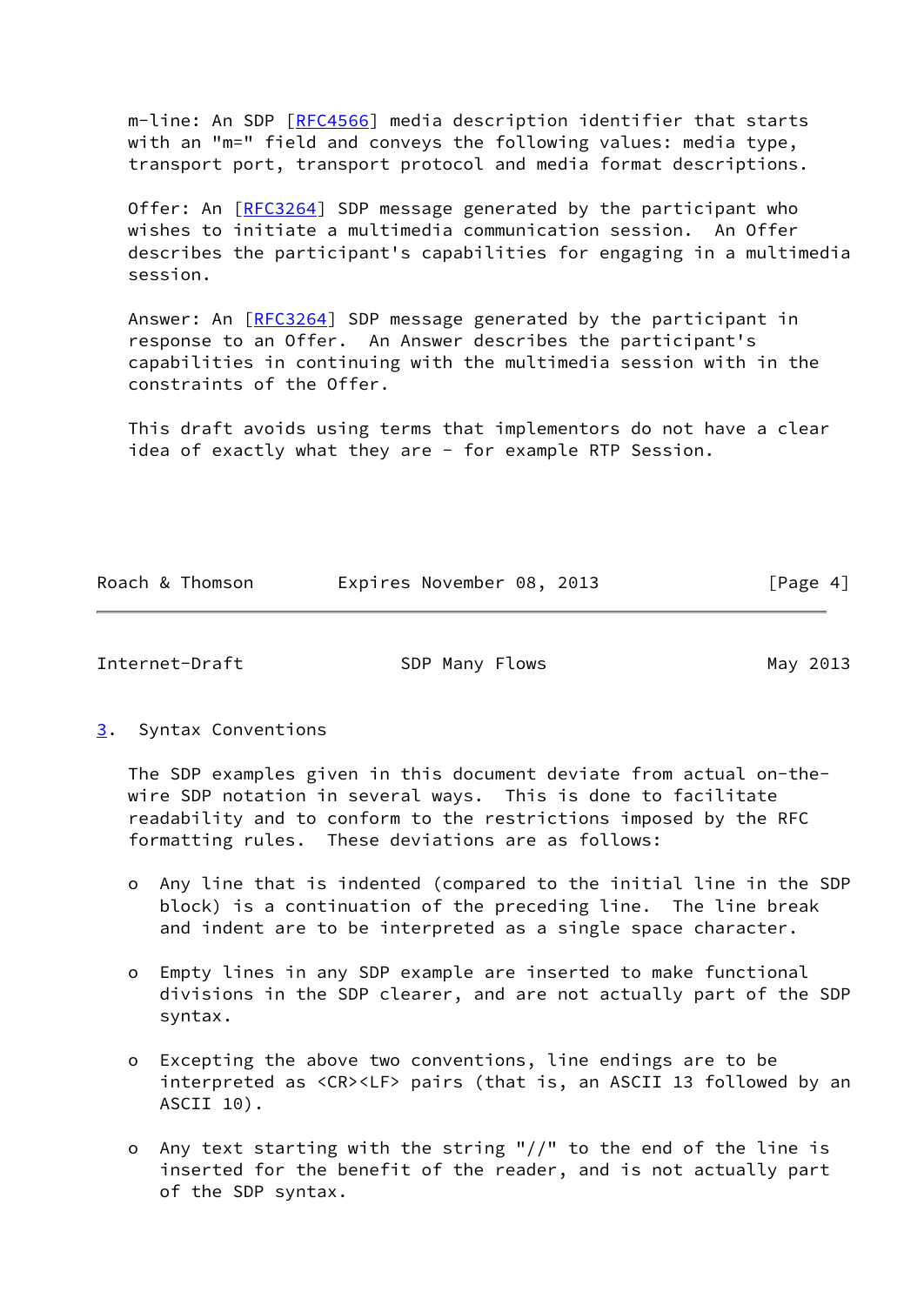# <span id="page-5-0"></span>[4](#page-5-0). Requirements

 This document is intended to address the following requirements, based on those from [\[I-D.jennings-mmusic-media-req](#page-24-4)].

 1. Support many media flows but minimize the number of transport flows.

> This requirement is partly satisfied by BUNDLE [[I-D.ietf-mmusic-sdp-bundle-negotiation](#page-24-5)]; however, BUNDLE still requires a large number of ports and ICE candidates in the initial offer. This can create serious latency issues, as described in  $Section 1$ . The mechanisms in Section [Section 6.1](#page-7-1) of this document address those issues.

 3. Be able to successfully negotiate media with both legacy SIP devices and new devices (whether SIP or RTCWEB) with a single offer/answer exchange. If both endpoints support multiplexed media, then multiplexing should be negotiated. Otherwise, non multiplexed media should be used.

> The interaction of this mechanism with non-WEBRTC devices is described in [Section 6.5](#page-12-1).

| Roach & Thomson | Expires November 08, 2013 |  | [Page 5] |  |
|-----------------|---------------------------|--|----------|--|
|                 |                           |  |          |  |

<span id="page-5-1"></span>Internet-Draft SDP Many Flows SDP Many 2013

 5. Provide a mechanism for harmonizing flow parameters for different m-lines when they are multiplexed over the same transport.

> [I-D.nandakumar-mmusic-sdp-mux-attributes] documents the required procedures.

 7. Allow different sources (e.g., cameras) to use different codecs. For example, if one camera had hardware encoders for VP8 while another had encoders for H.264, the device may wish to negotiate different codecs.

> This requirement is also already satisfied by existing SDP mechanisms; we simply need to preserve them.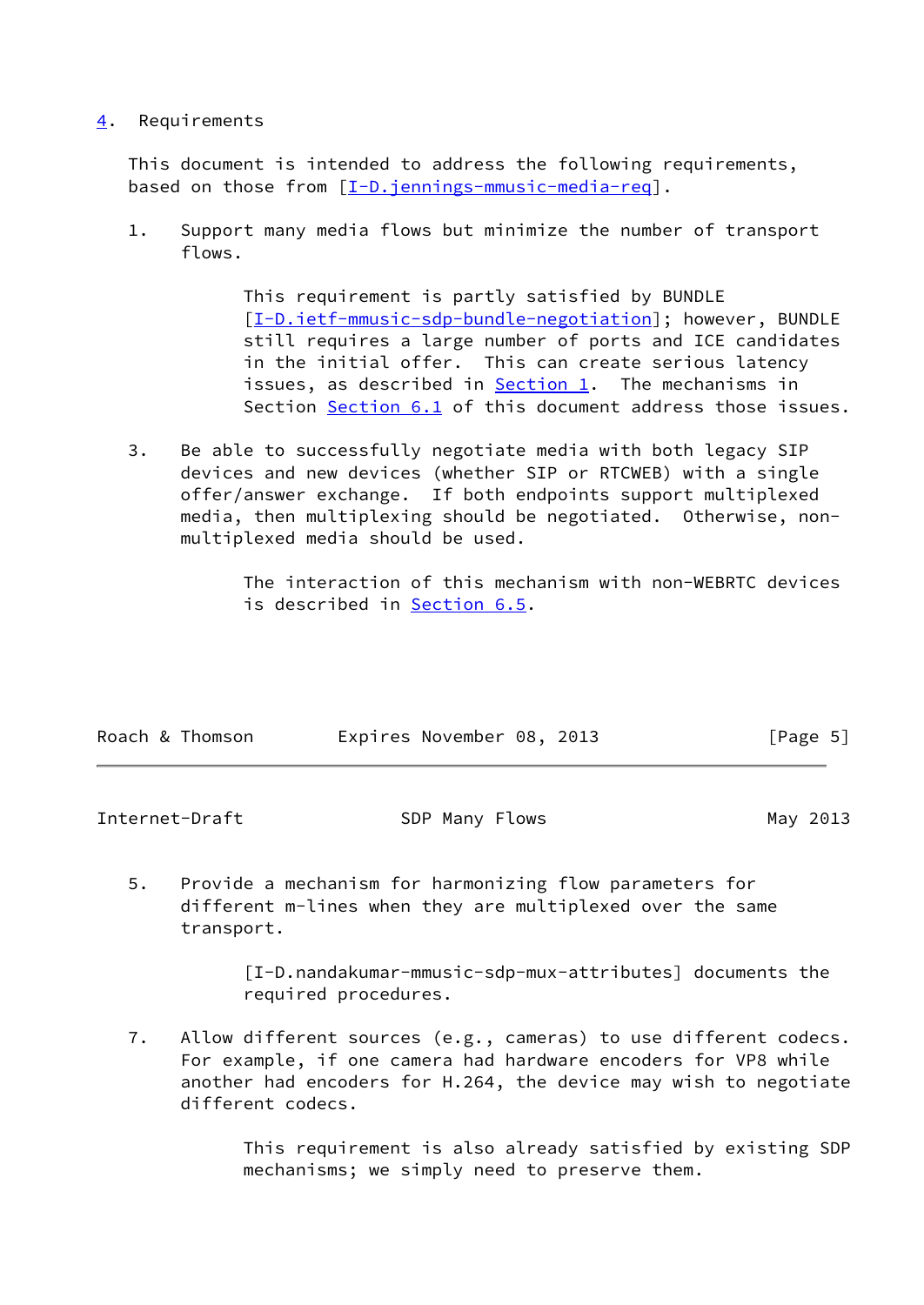9. Be able to independently set parameters such as resolution and bandwidth, independently for each PC-Track, preferably even when they are all multiplexed over the same transport flow.

> [Section 6.2](#page-10-0) of this document satisfies the multiplexing requirement and the normal SDP mechanisms are used for parameters.

 11. Be able to identify the PC-Tracks with an identifier that is stable over the duration of the session.

> [Section 6.2](#page-10-0) of this document explains track identification.

 Note that this document does not attempt to address the issue of adding a stream with little or no chance of glare. See [\[I-D.roach-rtcweb-glareless-add](#page-25-1)] for the description of a technique that can be applied to any SDP offer/answer session establishment protocol to eliminate mid-session glare.

<span id="page-6-0"></span>[5](#page-6-0). Overview

 This section provides an overview of the approach specified in this document.

- o We retain the existing SDP model that the m-line is the basic unit of media negotiation/representation. Each independent unit (i.e., a specific encoding of a PC-Track) is represented on its own m-line.
- o BUNDLE [[I-D.ietf-mmusic-sdp-bundle-negotiation](#page-24-5)] is used to multiplex multiple m-lines (and their corresponding media) onto the same set of transport flows.

| Roach & Thomson |  | Expires November 08, 2013 |  |  | [Page 6] |  |
|-----------------|--|---------------------------|--|--|----------|--|
|-----------------|--|---------------------------|--|--|----------|--|

<span id="page-6-1"></span>Internet-Draft SDP Many Flows SDP Many 2013

- o Both RTP payload type (PT) and SSRC are used to de-multiplex flows multiplexed via bundle. This allows for many more flows to be bundled than the limited number of PTs available.
- o In order to minimize the number of transport parameters that need to be allocated during the gathering phase, m-lines can be tagged as "bundle only". Such m-lines in an offer will be ignored by legacy endpoints but can be negotiated by endpoints that support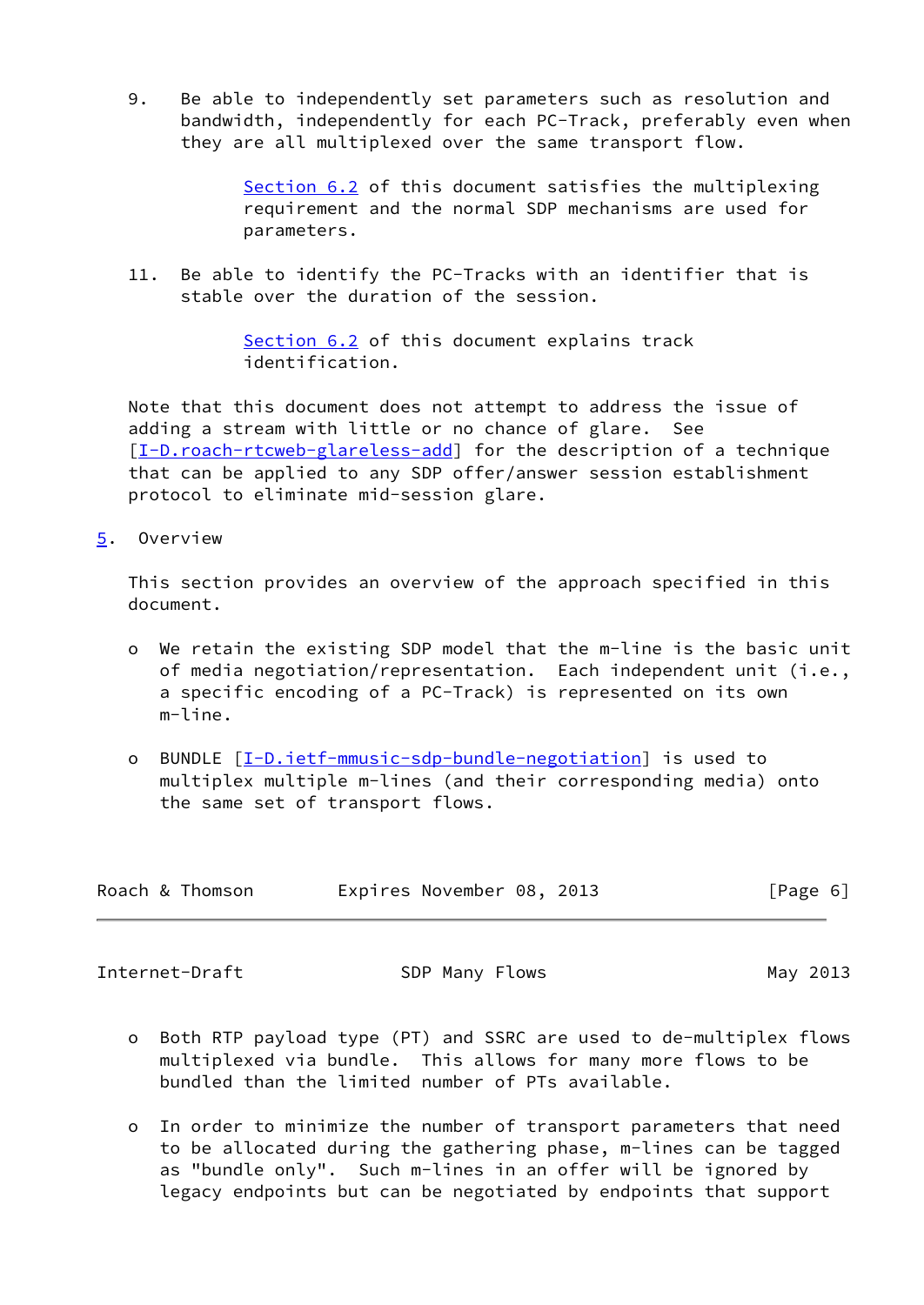the mechanisms specified in this document.

<span id="page-7-0"></span>[6](#page-7-0). Detailed Description

<span id="page-7-1"></span>[6.1](#page-7-1). Bundle-Only M-Lines

As discussed in [Section 1](#page-1-0), even with bundle, it is expensive to allocate ICE candidates for a large number of m-lines. An offer can contain "bundle-only" m-lines which will be negotiated only by endpoints which implement this specification and ignored by other endpoints.

In order to offer such an m-line, the offerer does two things:

- o Sets the port in the m-line to 0. This indicates to old endpoints that the m-line is not to be negotiated.
- o Adds an a=bundle-only line. This indicates to new endpoints that the m-line is to be negotiated if (and only if) bundling is used.

An example offer that uses this feature looks like this:

```
v = \Theta o=- 20518 0 IN IP4 203.0.113.1
s=t=0 \theta c=IN IP4 203.0.113.1
 a=ice-ufrag:F7gI
 a=ice-pwd:x9cml/YzichV2+XlhiMu8g
 a=fingerprint:sha-1
         42:89:c5:c6:55:9d:6e:c8:e8:83:55:2a:39:f9:b6:eb:e9:a3:a9:e7
```

```
 m=audio 54400 RTP/SAVPF 0 96
 a=rtpmap:0 PCMU/8000
 a=rtpmap:96 opus/48000
 a=ptime:20
 a=sendrecv
 a=rtcp-mux
 a=candidate:0 1 UDP 2113667327 203.0.113.1 54400 typ host
 a=candidate:1 2 UDP 2113667326 203.0.113.1 54401 typ host
```

| Expires November 08, 2013 |  |  | Roach & Thomson |  |  |  |  | [Page 7] |  |
|---------------------------|--|--|-----------------|--|--|--|--|----------|--|
|---------------------------|--|--|-----------------|--|--|--|--|----------|--|

Internet-Draft SDP Many Flows SDP Many 2013

m=video 0 RTP/SAVPF 97 98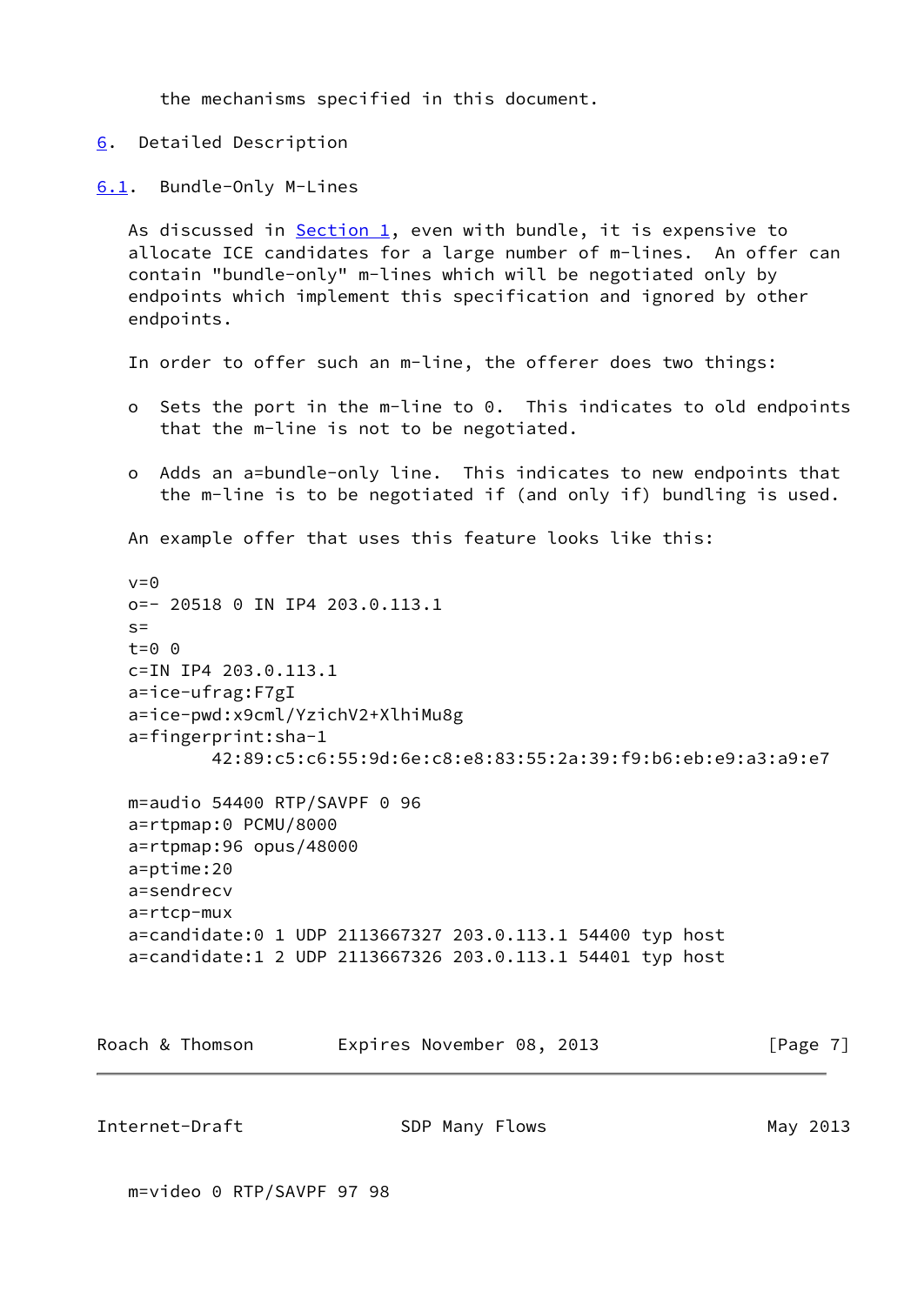```
 a=rtpmap:97 H264/90000
 a=fmtp:97 profile-level-id=4d0028;packetization-mode=1
 a=rtpmap:98 VP8/90000
 a=sendrecv
 a=rtcp-mux
 a=bundle-only
 m=video 0 RTP/SAVPF 99 100
 a=rtpmap:99 H264/90000
 a=fmtp:99 profile-level-id=4d0028;packetization-mode=1
 a=rtpmap:100 VP8/90000
 a=sendrecv
 a=rtcp-mux
 a=bundle-only
 An old endpoint simply rejects the bundle-only m-lines by responding
with a 0 port. (This isn't a normative statement, just a description
 of the way the older endpoints are expected to act.)
v=0 o=- 20518 0 IN IP4 203.0.113.1
s= t=0 0
 c=IN IP4 203.0.113.2
 a=ice-ufrag:F7gI
 a=ice-pwd:x9cml/YzichV2+XlhiMu8g
 a=fingerprint:sha-1
         42:89:c5:c6:55:9d:6e:c8:e8:83:55:2a:39:f9:b6:eb:e9:a3:a9:e7
 m=audio 55400 RTP/SAVPF 0 96
 a=rtpmap:0 PCMU/8000
 a=rtpmap:96 opus/48000
 a=ptime:20
 a=sendrecv
 a=candidate:0 1 UDP 2113667327 203.0.113.2 55400 typ host
 a=candidate:1 2 UDP 2113667326 203.0.113.2 55401 typ host
 m=video 0 RTP/SAVPF 97 98
 a=rtpmap:97 H264/90000
 a=fmtp:97 profile-level-id=4d0028;packetization-mode=1
 a=rtpmap:98 VP8/90000
 a=sendrecv
 m=video 0 RTP/SAVPF 99 100
 a=rtpmap:99 H264/90000
 a=fmtp:99 profile-level-id=4d0028;packetization-mode=1
```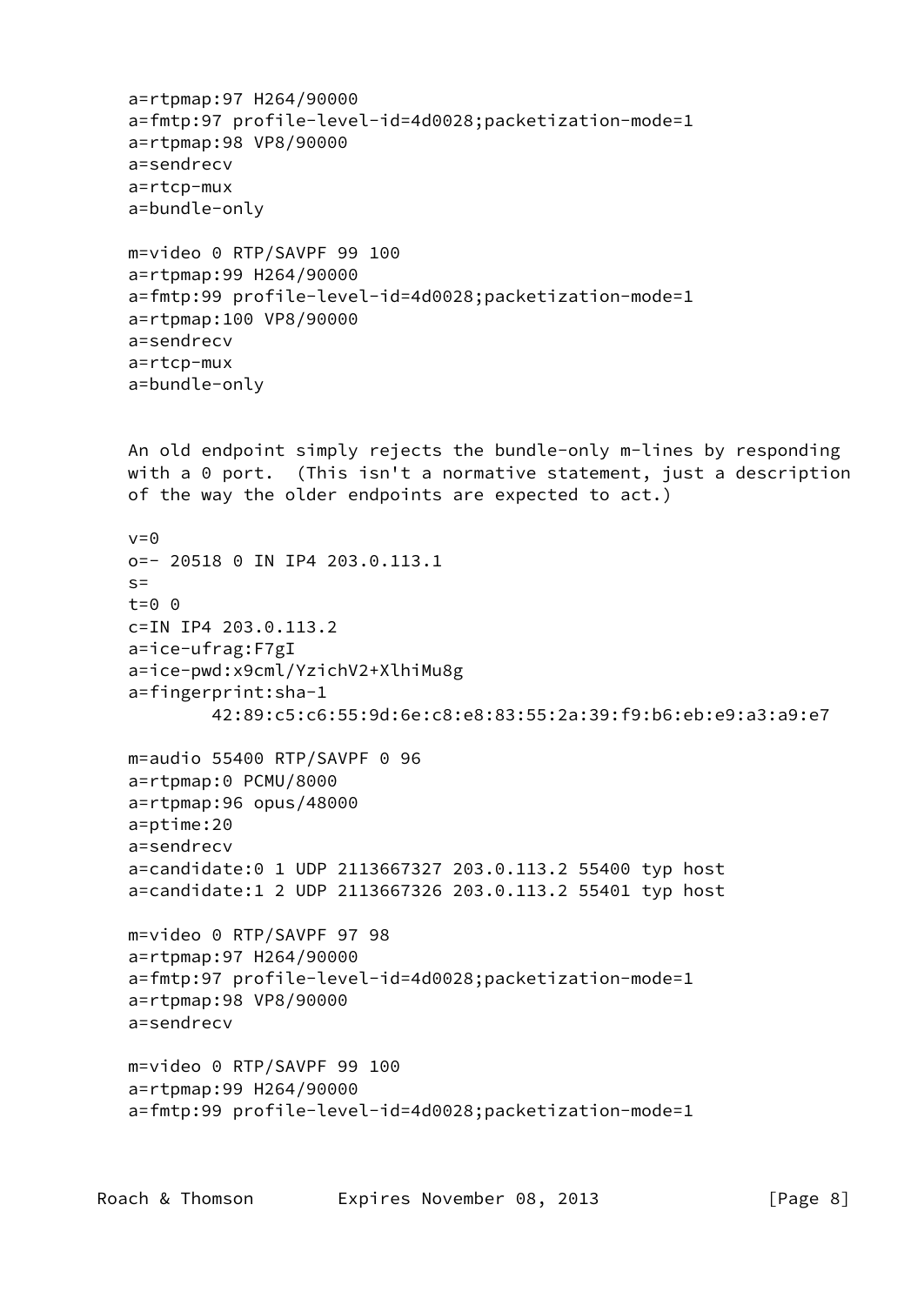```
Internet-Draft SDP Many Flows SDP Many 2013
    a=rtpmap:100 VP8/90000
    a=sendrecv
    A new endpoint accepts the m-lines (both bundle-only and regular) by
    offering m-lines with a valid port, though this port may be
    duplicated as specified in Section 6 of
    [I-D.ietf-mmusic-sdp-bundle-negotiation]. For instance:
   v=0 o=- 20518 0 IN IP4 203.0.113.2
   s=t=0 \theta c=IN IP4 203.0.113.2
    a=ice-ufrag:F7gI
    a=ice-pwd:x9cml/YzichV2+XlhiMu8g
    a=fingerprint:sha-1
            42:89:c5:c6:55:9d:6e:c8:e8:83:55:2a:39:f9:b6:eb:e9:a3:a9:e7
    m=audio 55400 RTP/SAVPF 0 96
    a=rtpmap:0 PCMU/8000
    a=rtpmap:96 opus/48000
    a=ptime:20
    a=sendrecv
    a=rtcp-mux
    a=candidate:0 1 UDP 2113667327 203.0.113.2 55400 typ host
   m=video 55400 RTP/SAVPF 97 98
    a=rtpmap:97 H264/90000
    a=fmtp:97 profile-level-id=4d0028;packetization-mode=1
    a=rtpmap:98 VP8/90000
    a=sendrecv
    a=rtcp-mux
    a=bundle-only
   m=video 55400 RTP/SAVPF 99 100
    a=rtpmap:99 H264/90000
    a=fmtp:99 profile-level-id=4d0028;packetization-mode=1
    a=rtpmap:100 VP8/90000
    a=sendrecv
    a=rtcp-mux
    a=bundle-only
```
 Endpoints MUST NOT accept bundle-only m-lines if they are not part of an accepted bundle group.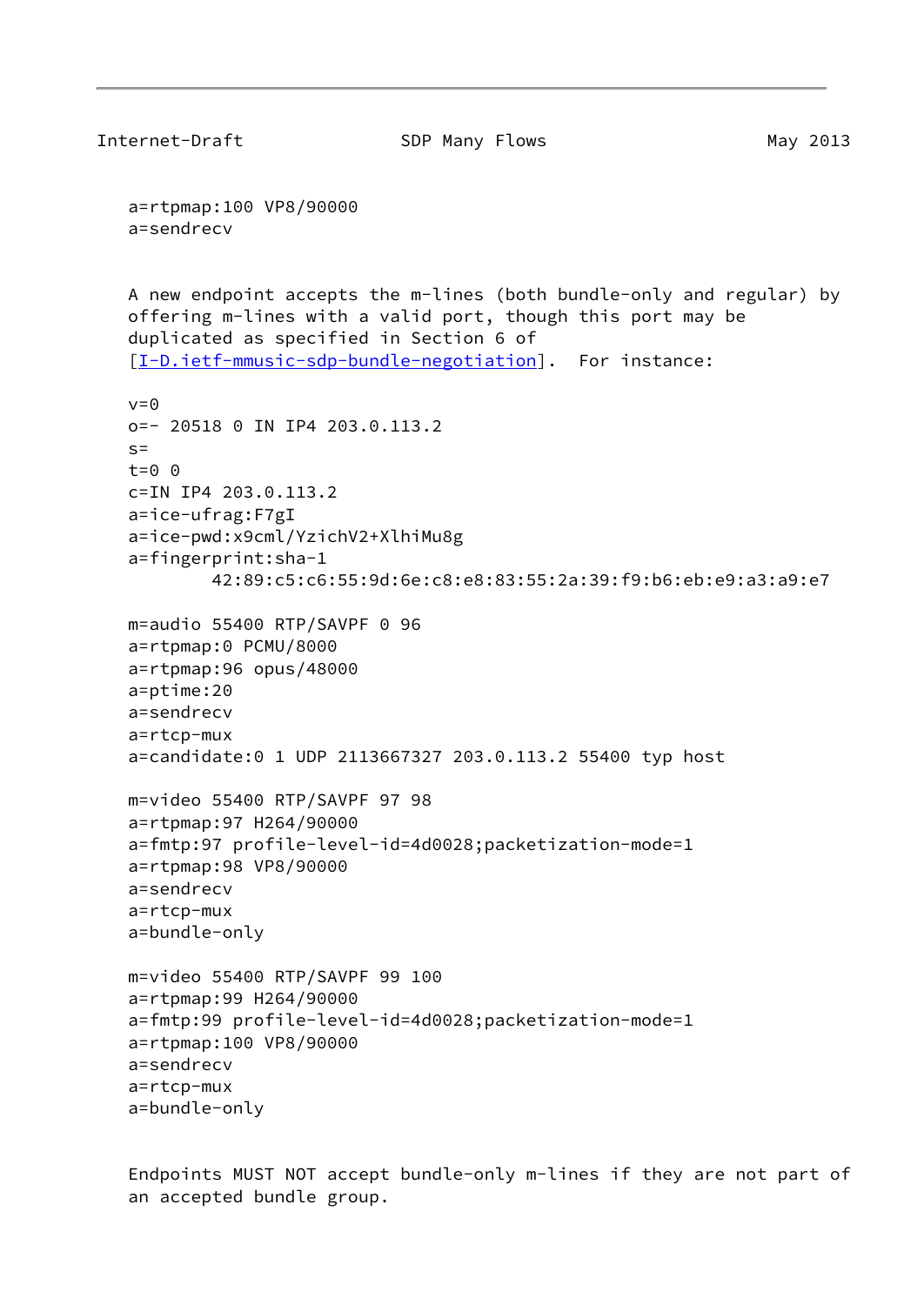<span id="page-10-1"></span>Internet-Draft SDP Many Flows SDP Many 2013

<span id="page-10-0"></span>[6.2](#page-10-0). Flow Demultiplexing

 As noted above, if a large number of m-lines are used and each codec in each m-line uses its own PT, it is possible to exceed the number of possible PT values. This makes PT-only demultiplexing insufficient in some cases.

 Offerers conformant to this specification MUST do one of the following:

- o Use non-overlapping PT values for each m-line in any given bundle group.
- o Provide distinct a=ssrc attributes for each m-line which uses overlapping PT values with any other m-line. [Technically, this is a general case of the previous point.]

 If the offerer uses overlapping PT values for any two m-lines in a given bundle group, the answerer MUST supply distinct a=ssrc attributes for those m-lines.

 Upon receipt of an RTP datagram on a port that is being used with multiplexing, implementors SHOULD follow a procedure equivalent to the following to demultiplex streams:

- o If the SSRC in the received packet matches one that has been mapped to an m-line (e.g., via a=ssrc attributes), then the packet corresponds to that m-line.
- o If the SSRC in the received packet does not matches one that has associated with an m-line, but the PT value appears on only one m-line, then the packet corresponds to the m-line containing that PT.
- o Otherwise, discard the packet.

 Note that this approach means that if PT values overlap between two m-lines, then those m-lines cannot be demultiplexed prior to receiving the m-line-to-ssrc mapping (e.g., in the SDP answer). For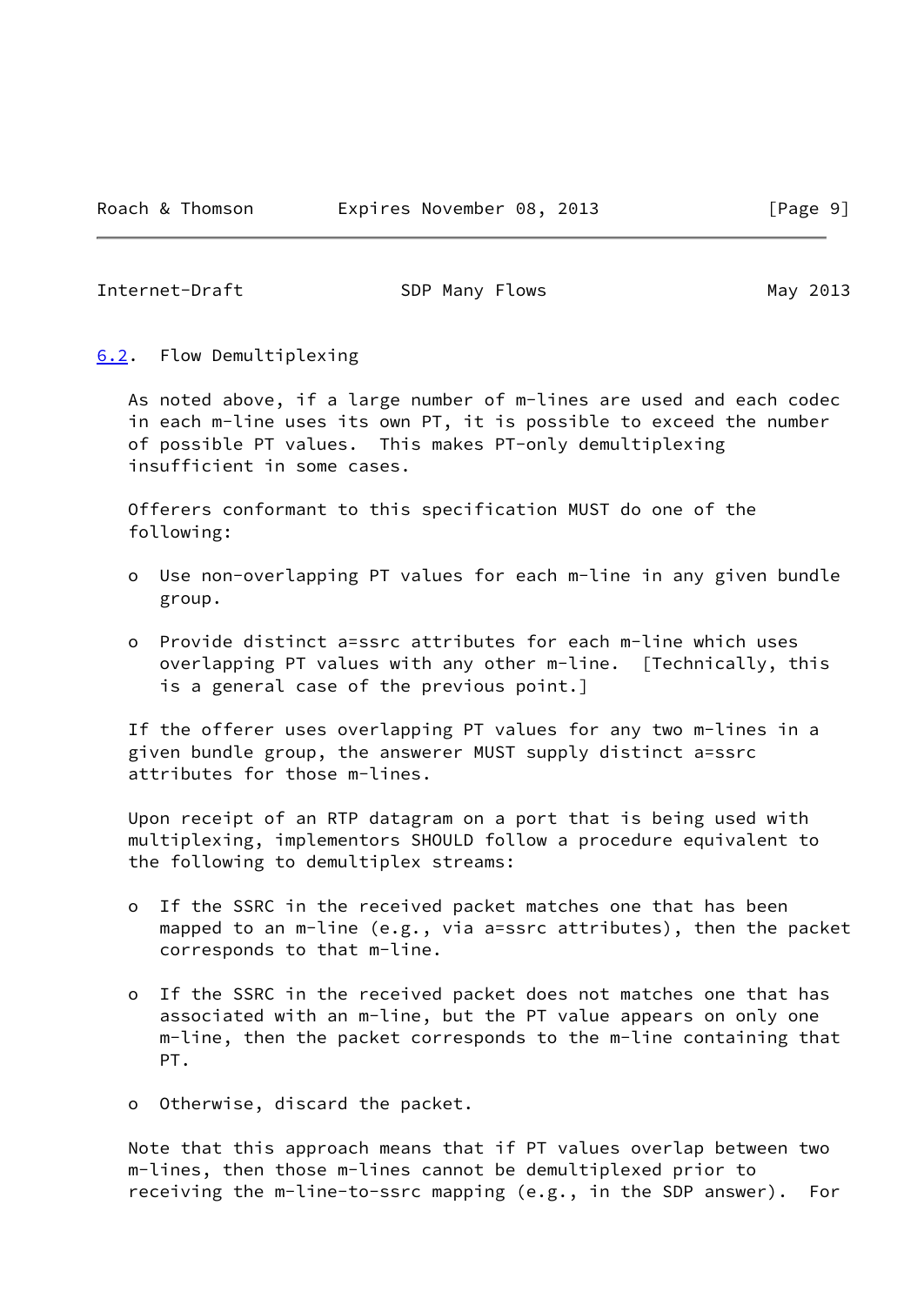instance, if the offerer wants two m-lines to be rendered prior to receipt of the SDP answer, it can use non-overlapping PT values on those m-lines.

Roach & Thomson **Expires November 08, 2013** [Page 10]

<span id="page-11-1"></span>Internet-Draft SDP Many Flows SDP Many 2013

<span id="page-11-0"></span>[6.3](#page-11-0). Indicating Simulcast Groups

 Simulcast refers to taking a single capture (e.g., a camera), and encoding it multiple times at different resolutions and / or frame rates. For example, a device with a single HD camera may send one version of the video at full HD resolution, and a second version encoded at a low resolution. This would allow a video conferencing bridge to be able to send the high resolution copy to some destination and low resolution copy to other destinations without having to recode the video at the conference bridge.

 This document proposes that simulcast be done by defining a new SDP group [[RFC5888](https://datatracker.ietf.org/doc/pdf/rfc5888)] called SIMULCAST. Any m-lines that are in the same SIMULCAST group are alternative encodings of the same media capture.

 One of the advantages of this approach is it works well with the many existing RTP definitions that have been done in the past as well as others that may be done in the future.

 The order of m-lines in a SIMULCAST group determines the relative size of the encoded streams. Streams at lower quality appear before streams of higher quality. The entity creating the session description can choose to order m-lines based on any quality criteria (resolution, framerate, sample rate), but they SHOULD choose an ordering that places streams with a lower average bitrate before higher bitrate streams.

 Providing an order to SIMULCAST groupings allows an intermediary (such as a Media Translator  $[REC5117]$ ) to be able to select an appropriate SIMULCAST layer without inspecting the media stream, which could otherwise require decrypting and possibly partially decoding media packets.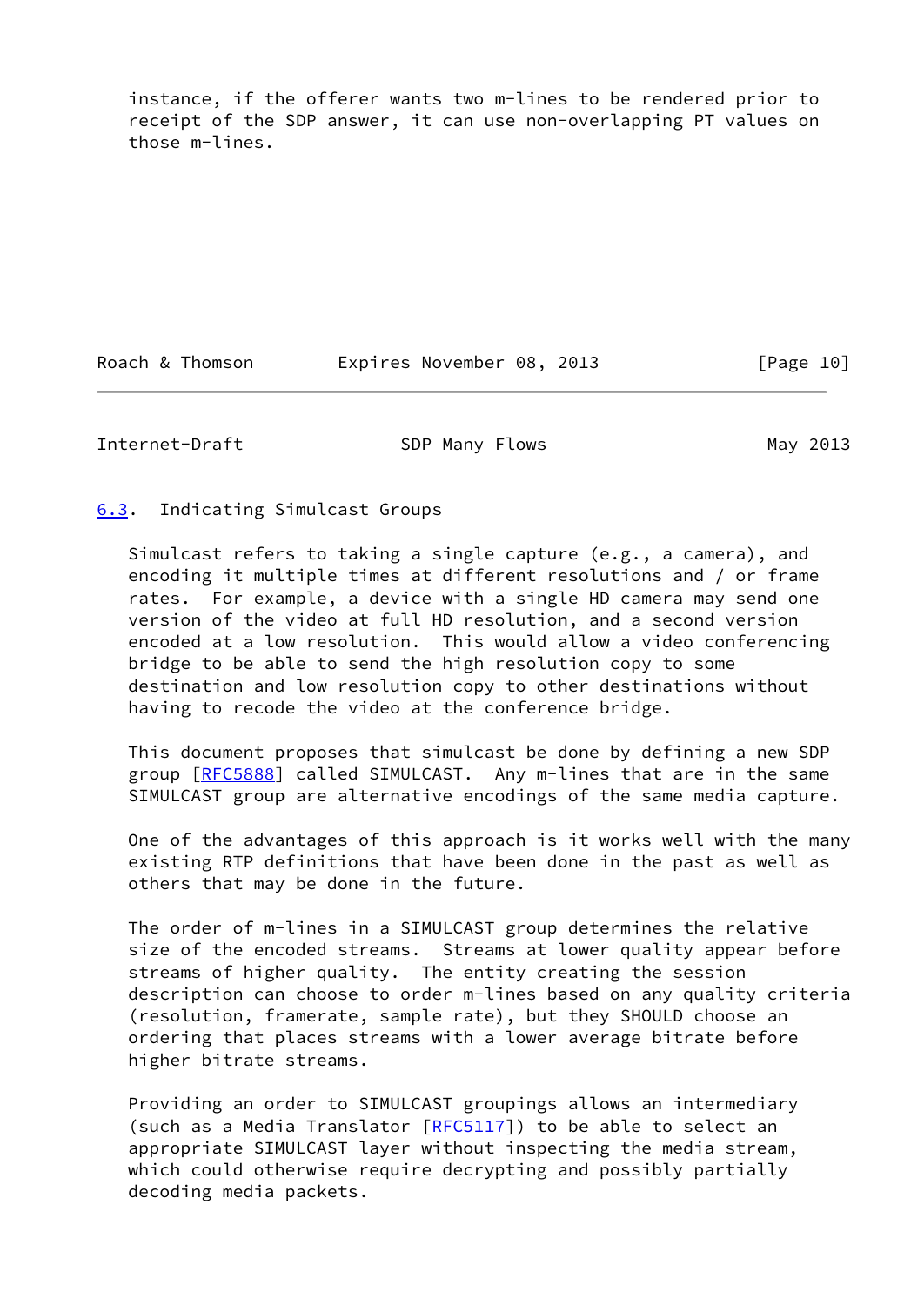## <span id="page-12-0"></span>[6.4](#page-12-0). Identifying Flows

 While this topic is largely out of scope for SDP, the SSRC value can be used as a flow identifier. One minor caveat with this approach is the ability to deal with the SSRC collision resolution procedure described in section [8.2 of \[RFC3550\]](https://datatracker.ietf.org/doc/pdf/rfc3550#section-8.2). In the rare circumstances that such an SSRC change is required, then any party that has changed its SSRC needs to inform the remote participants of the updated mapping, e.g. via a new SDP offer. In WebRTC use cases, this would trigger an onrennegotiationneeded event.

#### <span id="page-12-1"></span>[6.5](#page-12-1). Compatibility with Non-RTCWEB uses

 Due to the fact that this approach re-uses existing SDP constructs for indicating parameters in a media section, it remains compatible

| Roach & Thomson |  | Expires November 08, 2013 |  |  | [Page 11] |
|-----------------|--|---------------------------|--|--|-----------|
|-----------------|--|---------------------------|--|--|-----------|

<span id="page-12-3"></span>Internet-Draft SDP Many Flows SDP Many 2013

 with non-RTCWEB clients. Of particular note is the handling of "bundle-only" media sections, described in **[Section 6.1](#page-7-1).** Offers generated by an RTCWEB client and sent to a non-RTCWEB client will simply negotiate those media the RTCWEB client did not use the "bundle-only" extension with. This allows RTCWEB clients to select which media streams are important for interoperability with non- RTCWEB clients (by not making them bundle-only), and which ones are not. Offers generated by non-RTCWEB clients will simply omit any bundle-related attributes, and the RTCWEB client will be able to process the SDP otherwise identically to the SDP received from RTCWEB clients: each m-line represents a different media stream, and contains a description of that stream in a syntax identical to the syntax used between RTCWEB clients.

With the bundle-only approach, only those streams that are "important for interoperability" will require allocation of ports and ICE exchanges. By doing so, working with non-multiplexing clients is enabled without requiring excess resource allocation for those streams that are not critical for proper user experience.

 Aside from BUNDLE, the bundle-only mechanism, and the rules around port demultiplexing, this proposal requires no additional extensions to SDP or the offer/answer model.

<span id="page-12-2"></span>[7](#page-12-2). Examples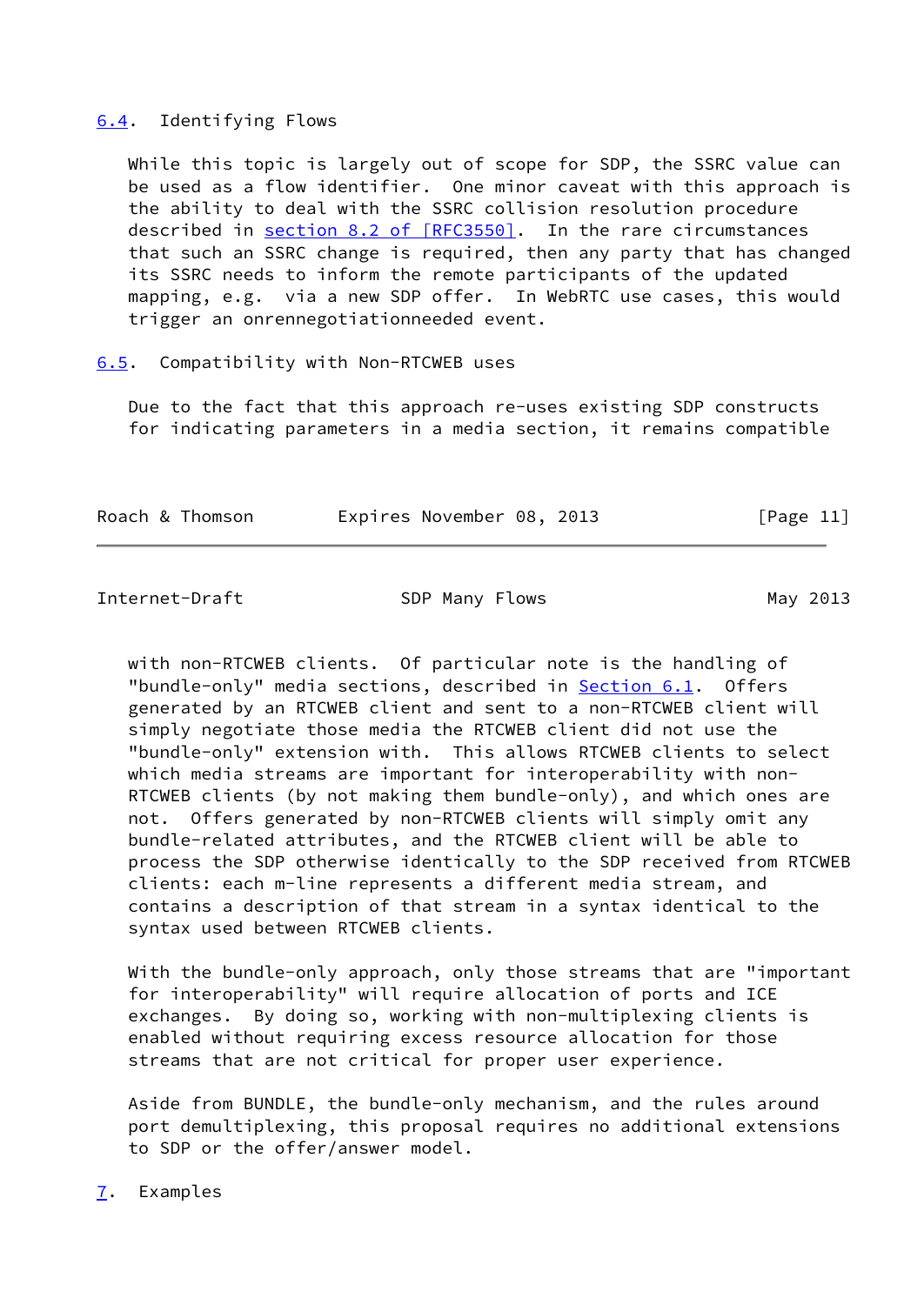In all of these examples, there are many lines that are wrapped due to column width limitation. It should be understood these lines are not wrapped in the real SDP.

 The convention used for IP addresses in this drafts is that private IP behind a NAT come from 192.0.2.0/24, the public side of a NAT comes from 198.51.100.0/24 and the TURN servers have addresses from 203.0.113.0/24. Typically the offer has an IP ending in .1 and the answer has an IP ending in .2.

 The examples do not include all the parts of SDP that are used in RTCWeb (See  $[I-D.iett-trcweb-trp-usage]$ ) as that makes the example unwieldy to read but instead focuses on showing the parts that are key for the multiplexing.

<span id="page-13-0"></span>[7.1](#page-13-0). Simple example with one audio and one video

 The following SDP shows an offer that offers one audio stream and one video steam with both a STUN and TURN address.

 $v=0$ o=- 20518 0 IN IP4 198.51.100.1

| Roach & Thomson                                                                                                                                            | Expires November 08, 2013                                                                                          | [Page $12$ ] |
|------------------------------------------------------------------------------------------------------------------------------------------------------------|--------------------------------------------------------------------------------------------------------------------|--------------|
| Internet-Draft                                                                                                                                             | SDP Many Flows                                                                                                     | May 2013     |
| $S =$<br>$t=0$ $\theta$<br>$c=IN$ IP4 203.0.113.1<br>a=ice-ufrag:074c6550<br>a=fingerprint:sha-1<br>a=group: BUNDLE m1 m2                                  | a=ice-pwd:a28a397a4c3f31747d1ee3474af08a068<br>99:41:49:83:4a:97:0e:1f:ef:6d:f7:c9:c7:70:9d:1f:66:79:a8:07         |              |
| $m =$ audio 56600 RTP/SAVPF 0 109<br>$a = mid: m1$<br>a=rtpmap:0 PCMU/8000<br>a=rtpmap:109 opus/48000<br>a=ptime:20<br>a=sendrecv<br>$a = r t c p - m u x$ | a=candidate:0 1 UDP 2113667327 192.0.2.1 54400 typ host<br>a=candidate:1 2 UDP 2113667326 192.0.2.1 54401 typ host |              |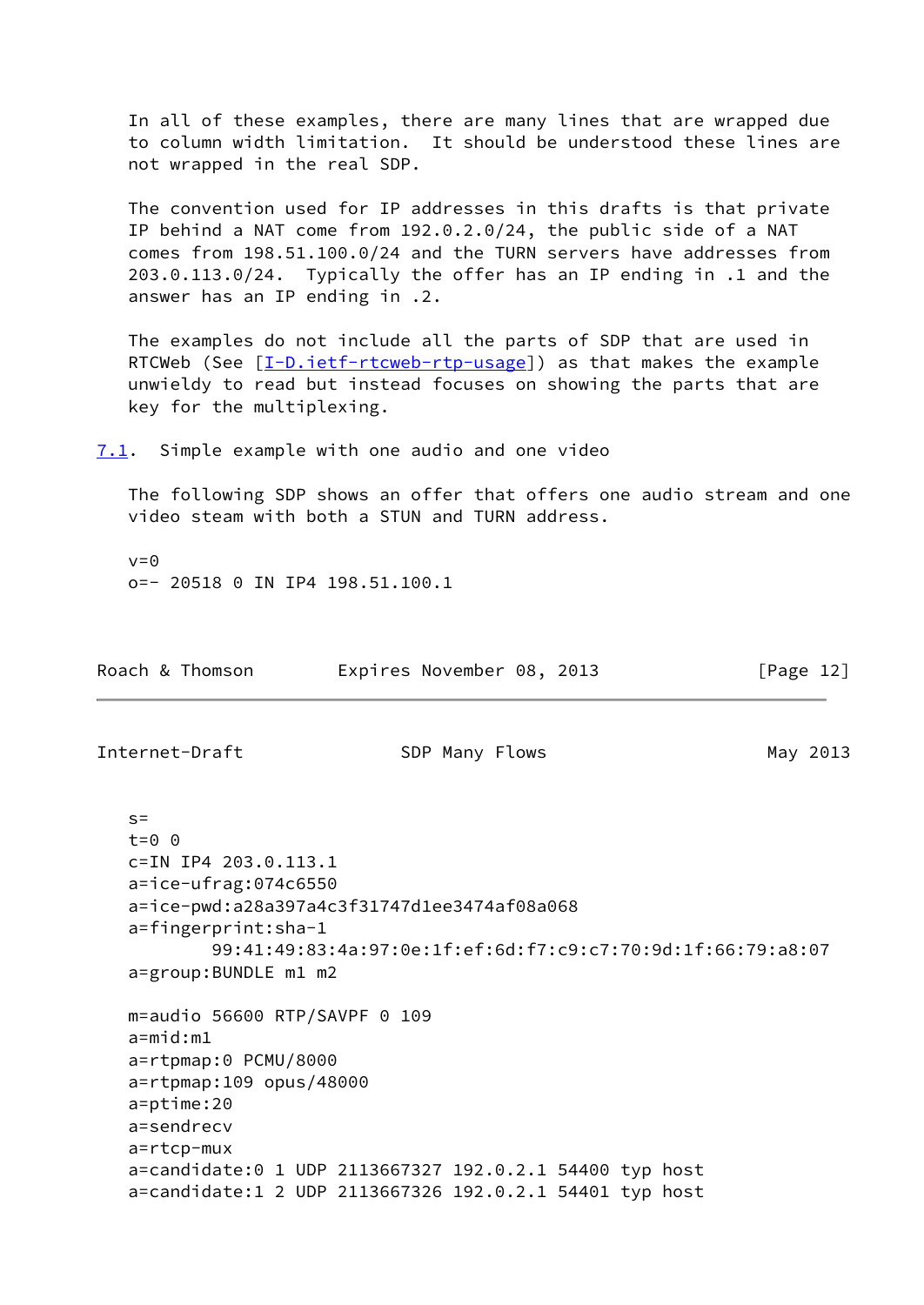```
 a=candidate:0 1 UDP 694302207 198.51.100.1 55500 typ srflx raddr
         192.0.2.1 rport 54400
 a=candidate:1 2 UDP 169430220 198.51.100.1 55501 typ srflx raddr
         192.0.2.1 rport 54401
 a=candidate:0 1 UDP 73545215 203.0.113.1 56600 typ relay raddr
         192.0.2.1 rport 54400
 a=candidate:1 2 UDP 51989708 203.0.113.1 56601 typ relay raddr
         192.0.2.1 rport 54401
 m=video 56602 RTP/SAVPF 99 120
 a=mid:m2
 a=rtpmap:99 H264/90000
 a=fmtp:99 profile-level-id=4d0028;packetization-mode=1
 a=rtpmap:120 VP8/90000
 a=sendrecv
 a=rtcp-mux
 a=candidate:3 1 UDP 2113667327 192.0.2.1 54402 typ host
 a=candidate:4 2 UDP 2113667326 192.0.2.1 54403 typ host
 a=candidate:3 1 UDP 694302207 198.51.100.1 55502 typ srflx raddr
         192.0.2.1 rport 54402
 a=candidate:4 2 UDP 169430220 198.51.100.1 55503 typ srflx raddr
         192.0.2.1 rport 54403
 a=candidate:3 1 UDP 73545215 203.0.113.1 56602 typ relay raddr
         192.0.2.1 rport 54402
 a=candidate:4 2 UDP 51989708 203.0.113.1 56603 typ relay raddr
         192.0.2.1 rport 54403
```
 The following shows and answer to the above offer from a device that does not support bundle or rtcp-mux.

|  |  | Roach & Thomson |  | Expires November 08, 2013 |  |  | [Page 13] |
|--|--|-----------------|--|---------------------------|--|--|-----------|
|--|--|-----------------|--|---------------------------|--|--|-----------|

 $v=0$ 

Internet-Draft SDP Many Flows SDP Many 2013

 o=- 16833 0 IN IP4 198.51.100.2  $s=$  t=0 0 c=IN IP4 203.0.113.2 a=ice-ufrag:c300d85b a=ice-pwd:de4e99bd291c325921d5d47efbabd9a2 a=fingerprint:sha-1 91:41:49:83:4a:97:0e:1f:ef:6d:f7:c9:c7:70:9d:1f:66:79:a8:03

m=audio 60600 RTP/SAVPF 109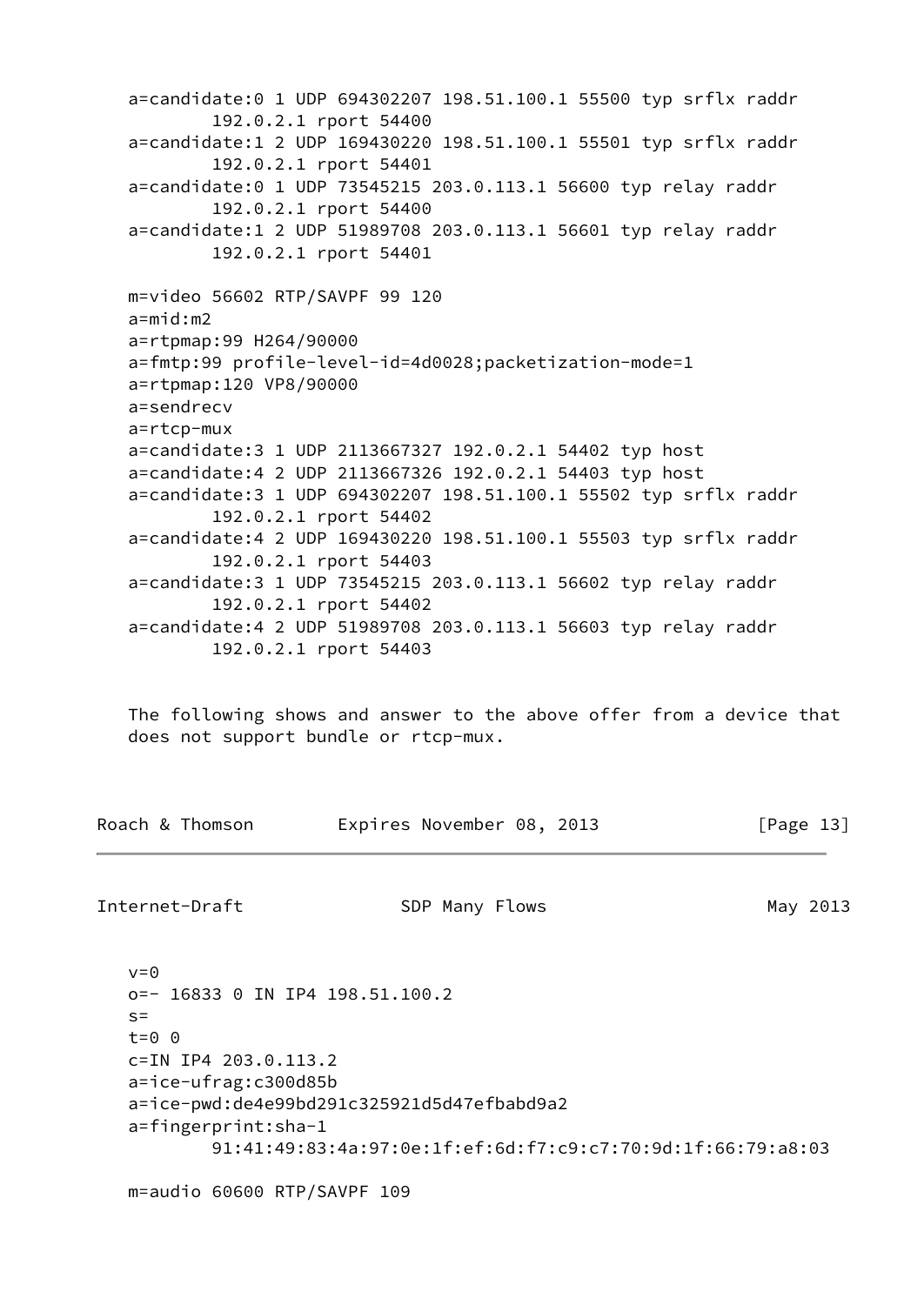```
 a=rtpmap:109 opus/48000
 a=ptime:20
 a=sendrecv
 a=candidate:0 1 UDP 2113667327 192.0.2.2 60400 typ host
 a=candidate:1 2 UDP 2113667326 192.0.2.2 60401 typ host
 a=candidate:0 1 UDP 1694302207 198.51.100.2 60500 typ srflx raddr
         192.0.2.2 rport 60400
 a=candidate:1 2 UDP 1694302206 198.51.100.2 60501 typ srflx raddr
         192.0.2.2 rport 60401
 a=candidate:0 1 UDP 73545215 203.0.113.2 60600 typ relay raddr
         192.0.2.1 rport 60400
 a=candidate:1 2 UDP 51989708 203.0.113.2 60601 typ relay raddr
         192.0.2.1 rport 60401
 m=video 60602 RTP/SAVPF 99
 a=rtpmap:99 H264/90000
 a=fmtp:99 profile-level-id=4d0028;packetization-mode=1
 a=sendrecv
 a=candidate:2 1 UDP 2113667327 192.0.2.2 60402 typ host
 a=candidate:3 2 UDP 2113667326 192.0.2.2 60403 typ host
 a=candidate:2 1 UDP 694302207 198.51.100.2 60502 typ srflx raddr
         192.0.2.2 rport 60402
 a=candidate:3 2 UDP 169430220 198.51.100.2 60503 typ srflx raddr
         192.0.2.2 rport 60403
 a=candidate:2 1 UDP 73545215 203.0.113.2 60602 typ relay raddr
         192.0.2.2 rport 60402
 a=candidate:3 2 UDP 51989708 203.0.113.2 60603 typ relay raddr
         192.0.2.2 rport 60403
```
 The following shows and answer to the above offer from a device that does support bundle.

```
v=0 o=- 16833 0 IN IP4 198.51.100.2
s= t=0 0
```

| Roach & Thomson | Expires November 08, 2013 | [Page 14] |
|-----------------|---------------------------|-----------|
|-----------------|---------------------------|-----------|

```
Internet-Draft SDP Many Flows SDP Many 2013
```

```
 c=IN IP4 203.0.113.2
 a=ice-ufrag:c300d85b
 a=ice-pwd:de4e99bd291c325921d5d47efbabd9a2
 a=fingerprint:sha-1
```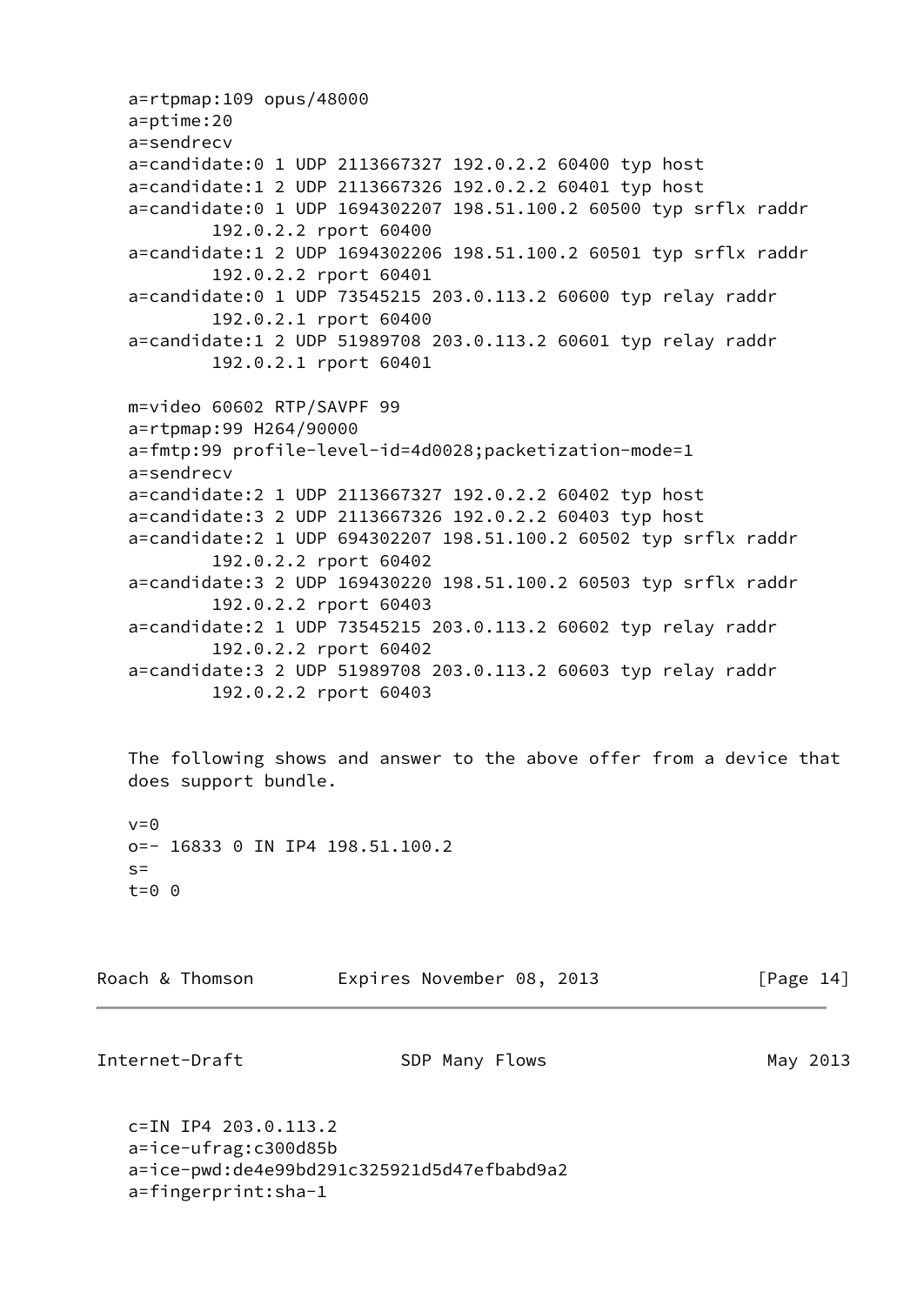91:41:49:83:4a:97:0e:1f:ef:6d:f7:c9:c7:70:9d:1f:66:79:a8:03

```
 m=audio 60600 RTP/SAVPF 109
 a=rtpmap:109 opus/48000
 a=ptime:20
 a=sendrecv
 a=rtcp-mux
 a=candidate:0 1 UDP 2113667327 192.0.2.2 60400 typ host
 a=candidate:0 1 UDP 1694302207 198.51.100.2 60500 typ srflx raddr
         192.0.2.2 rport 60400
 a=candidate:0 1 UDP 73545215 203.0.113.2 60600 typ relay raddr
         192.0.2.1 rport 60400
 m=video 60600 RTP/SAVPF 99
 a=rtpmap:99 H264/90000
 a=fmtp:99 profile-level-id=4d0028;packetization-mode=1
 a=sendrecv
 a=rtcp-mux
 a=candidate:3 1 UDP 2113667327 192.0.2.2 60400 typ host
 a=candidate:3 1 UDP 694302207 198.51.100.2 60500 typ srflx raddr
         192.0.2.2 rport 60400
 a=candidate:3 1 UDP 73545215 203.0.113.2 60600 typ relay raddr
         192.0.2.2 rport 60400
```
## <span id="page-16-0"></span>[7.2](#page-16-0). Multiple Videos

 Simple example showing an offer with one audio stream and two video streams.

```
v = \Theta o=- 20518 0 IN IP4 198.51.100.1
S=t=0 \theta c=IN IP4 203.0.113.1
 a=ice-ufrag:F7gI
 a=ice-pwd:x9cml/YzichV2+XlhiMu8g
 a=fingerprint:sha-1
         42:89:c5:c6:55:9d:6e:c8:e8:83:55:2a:39:f9:b6:eb:e9:a3:a9:e7
 a=group:BUNDLE m1 m2 m3
 m=audio 56600 RTP/SAVPF 0 96
 a=mid:m1
 a=rtpmap:0 PCMU/8000
```
Roach & Thomson **Expires November 08, 2013** [Page 15]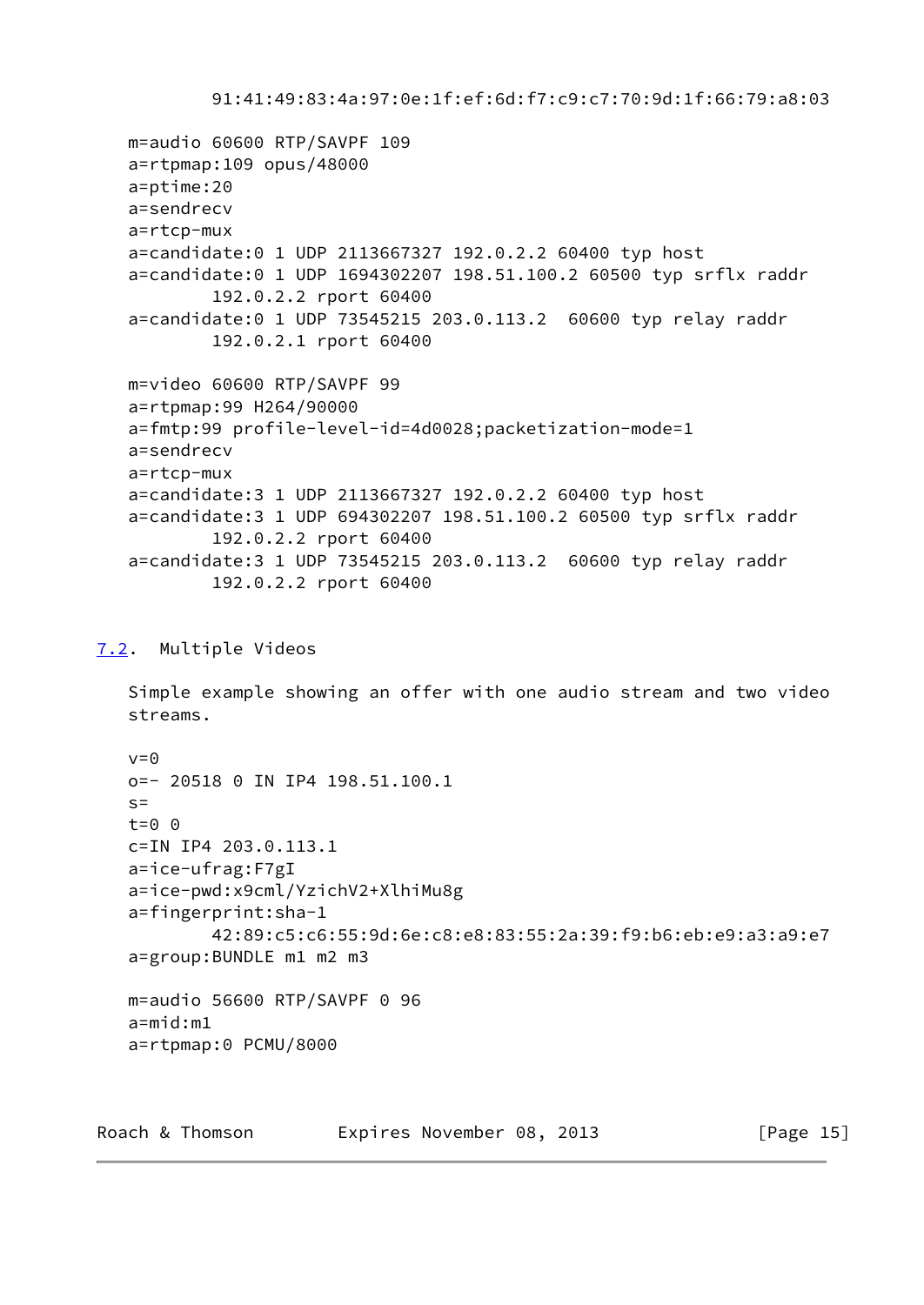```
 a=rtpmap:96 opus/48000
 a=ptime:20
 a=sendrecv
 a=rtcp-mux
 a=candidate:0 1 UDP 2113667327 192.0.2.1 54400 typ host
 a=candidate:1 2 UDP 2113667326 192.0.2.1 54401 typ host
 a=candidate:0 1 UDP 694302207 198.51.100.1 55500 typ srflx raddr
         192.0.2.1 rport 54400
 a=candidate:1 2 UDP 169430220 198.51.100.1 55501 typ srflx raddr
         192.0.2.1 rport 54401
 a=candidate:0 1 UDP 73545215 203.0.113.1 56600 typ relay raddr
         192.0.2.1 rport 54400
 a=candidate:1 2 UDP 51989708 203.0.113.1 56601 typ relay raddr
         192.0.2.1 rport 54401
 m=video 56602 RTP/SAVPF 97 98
 a=mid:m2
 a=rtpmap:97 H264/90000
 a=fmtp:97 profile-level-id=4d0028;packetization-mode=1
 a=rtpmap:98 VP8/90000
 a=sendrecv
 a=rtcp-mux
 a=candidate:2 1 UDP 2113667327 192.0.2.1 54402 typ host
 a=candidate:3 2 UDP 2113667326 192.0.2.1 54403 typ host
 a=candidate:2 1 UDP 694302207 198.51.100.1 55502 typ srflx raddr
         192.0.2.1 rport 54402
 a=candidate:3 2 UDP 169430220 198.51.100.1 55503 typ srflx raddr
         192.0.2.1 rport 54403
 a=candidate:2 1 UDP 73545215 203.0.113.1 56602 typ relay raddr
         192.0.2.1 rport 54402
 a=candidate:3 2 UDP 51989708 203.0.113.1 56603 typ relay raddr
         192.0.2.1 rport 54403
 a=ssrc:11111 cname:45:5f:fe:cb:81:e9
 m=video 56604 RTP/SAVPF 99 100
 a=mid:m3
 a=rtpmap:99 H264/90000
 a=fmtp:99 profile-level-id=4d0028;packetization-mode=1
 a=rtpmap:100 VP8/90000
 a=sendrecv
 a=rtcp-mux
 a=candidate:4 1 UDP 2113667327 192.0.2.1 54404 typ host
 a=candidate:5 2 UDP 2113667326 192.0.2.1 54405 typ host
 a=candidate:4 1 UDP 694302207 198.51.100.1 55504 typ srflx raddr
         192.0.2.1 rport 54404
 a=candidate:5 2 UDP 169430220 198.51.100.1 55505 typ srflx raddr
         192.0.2.1 rport 54405
```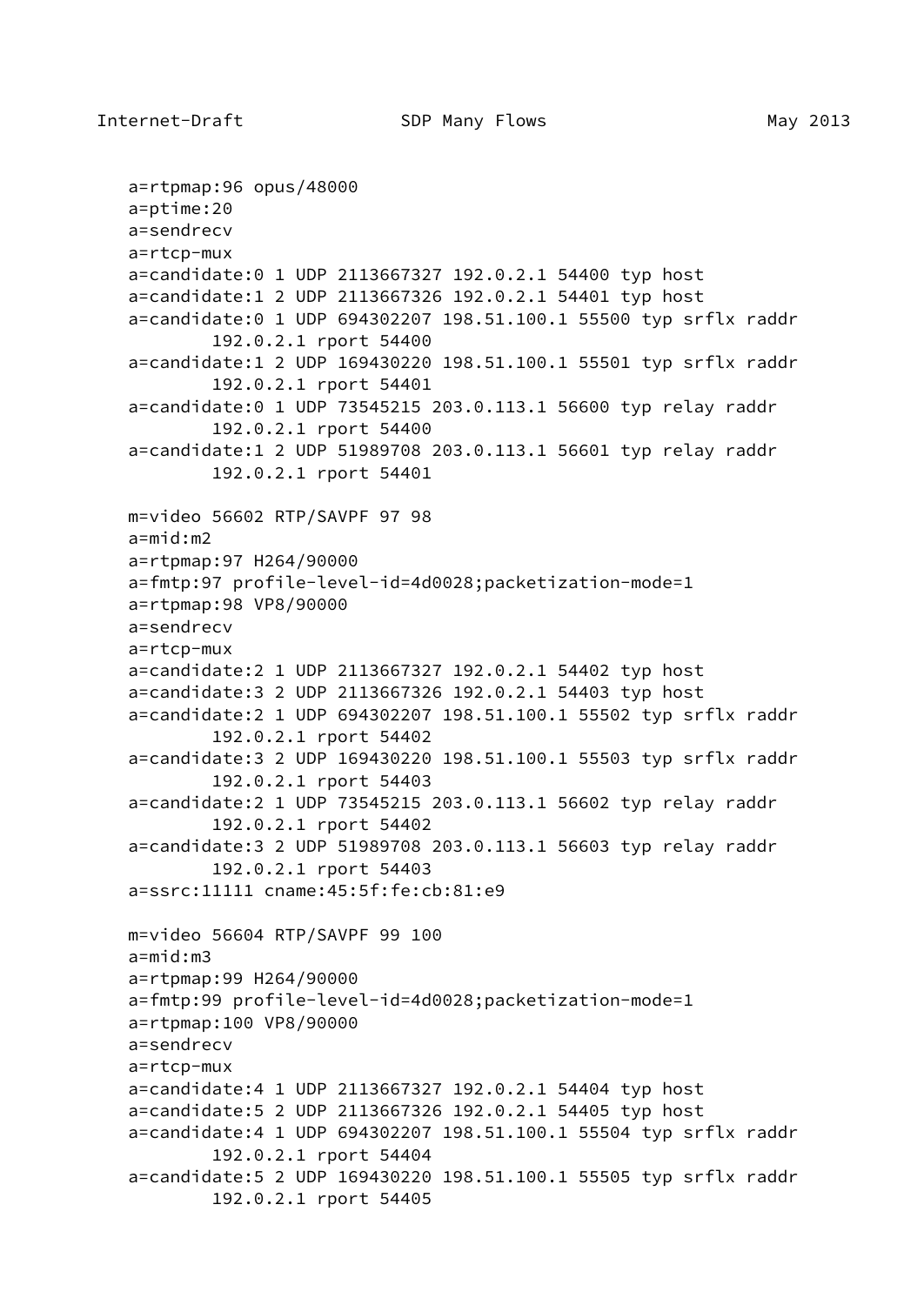a=candidate:4 1 UDP 73545215 203.0.113.1 56604 typ relay raddr

| Roach & Thomson | Expires November 08, 2013 |  |  |  | [Page 16] |  |
|-----------------|---------------------------|--|--|--|-----------|--|
|-----------------|---------------------------|--|--|--|-----------|--|

<span id="page-18-1"></span>Internet-Draft SDP Many Flows SDP Many 2013

 192.0.2.1 rport 54404 a=candidate:5 2 UDP 51989708 203.0.113.1 56605 typ relay raddr 192.0.2.1 rport 54405 a=ssrc:22222 cname:45:5f:fe:cb:81:e9

### <span id="page-18-0"></span>[7.3](#page-18-0). Many Videos

 This section adds three video streams and one audio. The video streams are sent in such a way that they they are only accepted if the far side supports bundle using the "bundle only" approach described in [Section 6.1](#page-7-1). The video streams also use the same payload types so it will not be possible to demux the video streams from each other without using the SSRC values.

```
v = \Theta o=- 20518 0 IN IP4 198.51.100.1
S =t=0 \theta c=IN IP4 203.0.113.1
 a=ice-ufrag:F7gI
 a=ice-pwd:x9cml/YzichV2+XlhiMu8g
 a=fingerprint:sha-1
         42:89:c5:c6:55:9d:6e:c8:e8:83:55:2a:39:f9:b6:eb:e9:a3:a9:e7
 a=group:BUNDLE m0 m1 m2 m3
 m=audio 56600 RTP/SAVPF 0 96
 a=mid:m0
 a=rtpmap:0 PCMU/8000
 a=rtpmap:96 opus/48000
 a=ptime:20
 a=sendrecv
 a=rtcp-mux
 a=candidate:0 1 UDP 2113667327 192.0.2.1 54400 typ host
 a=candidate:1 2 UDP 2113667326 192.0.2.1 54401 typ host
 a=candidate:0 1 UDP 694302207 198.51.100.1 55500 typ srflx raddr
         192.0.2.1 rport 54400
 a=candidate:1 2 UDP 169430220 198.51.100.1 55501 typ srflx raddr
         192.0.2.1 rport 54401
 a=candidate:0 1 UDP 73545215 203.0.113.1 56600 typ relay raddr
```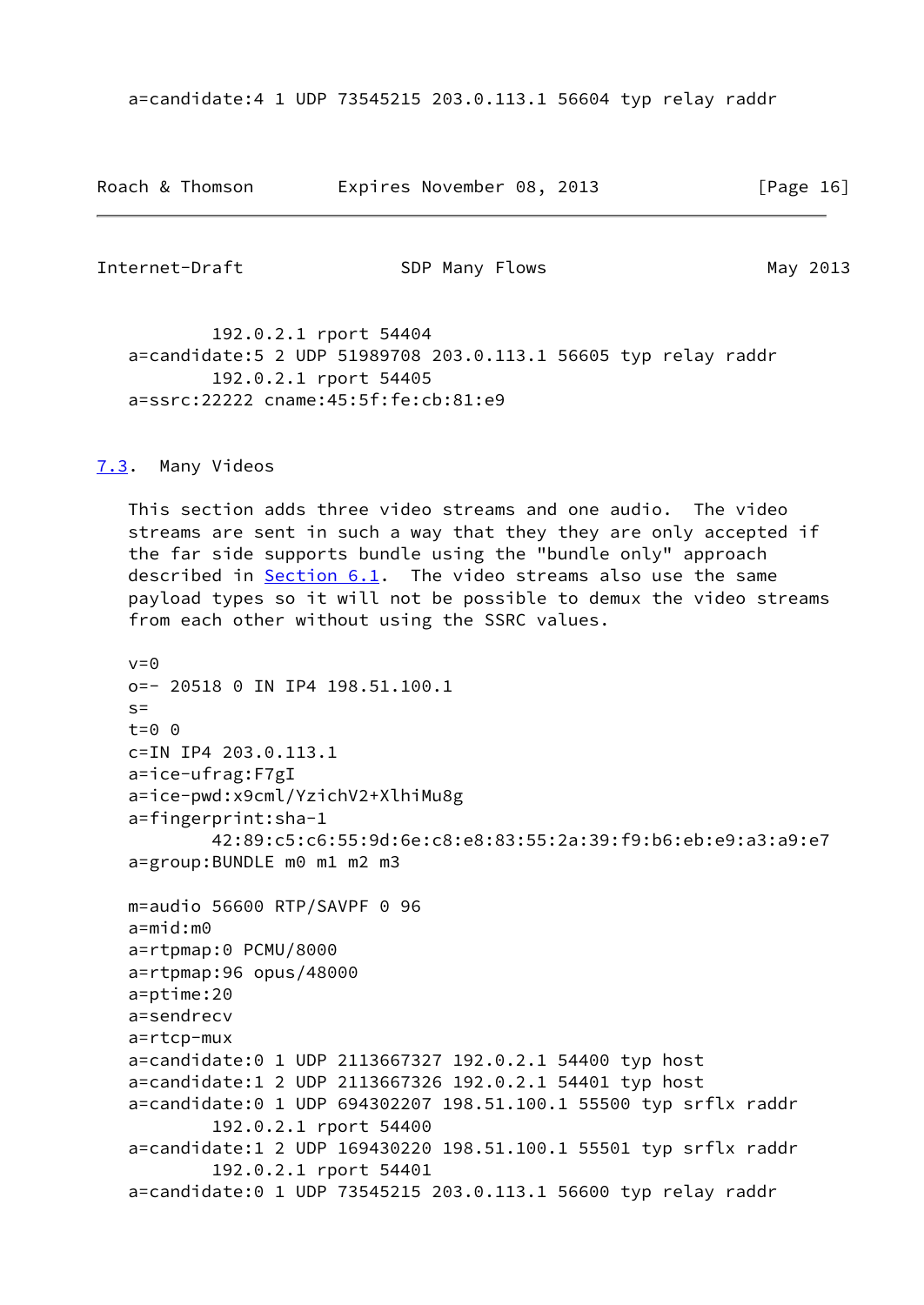192.0.2.1 rport 54400 a=candidate:1 2 UDP 51989708 203.0.113.1 56601 typ relay raddr 192.0.2.1 rport 54401 m=video 0 RTP/SAVPF 97 98 a=mid:m1 a=rtpmap:97 H264/90000 a=fmtp:97 profile-level-id=4d0028;packetization-mode=1

Roach & Thomson **Expires November 08, 2013** [Page 17]

<span id="page-19-1"></span>Internet-Draft SDP Many Flows SDP Many 2013 a=rtpmap:98 VP8/90000 a=sendrecv a=rtcp-mux a=bundle-only a=ssrc:11111 cname:45:5f:fe:cb:81:e9 m=video 0 RTP/SAVPF 97 98 a=mid:m2 a=rtpmap:97 H264/90000 a=fmtp:97 profile-level-id=4d0028;packetization-mode=1 a=rtpmap:98 VP8/90000 a=sendrecv a=rtcp-mux a=bundle-only a=ssrc:22222 cname:45:5f:fe:cb:81:e9 m=video 0 RTP/SAVPF 97 98 a=mid:m3 a=rtpmap:97 H264/90000 a=fmtp:97 profile-level-id=4d0028;packetization-mode=1 a=rtpmap:98 VP8/90000 a=sendrecv a=rtcp-mux a=bundle-only a=ssrc:333333 cname:45:5f:fe:cb:81:e9

<span id="page-19-0"></span>[7.4](#page-19-0). Multiple Videos with Simulcast

 This section shows an offer with with audio and two video each of which can send it two resolutions as described in [Section 6.3](#page-11-0). Note that the grouping places the lower bitrate streams first, even though those appear first in the document. All the video is bundle-only.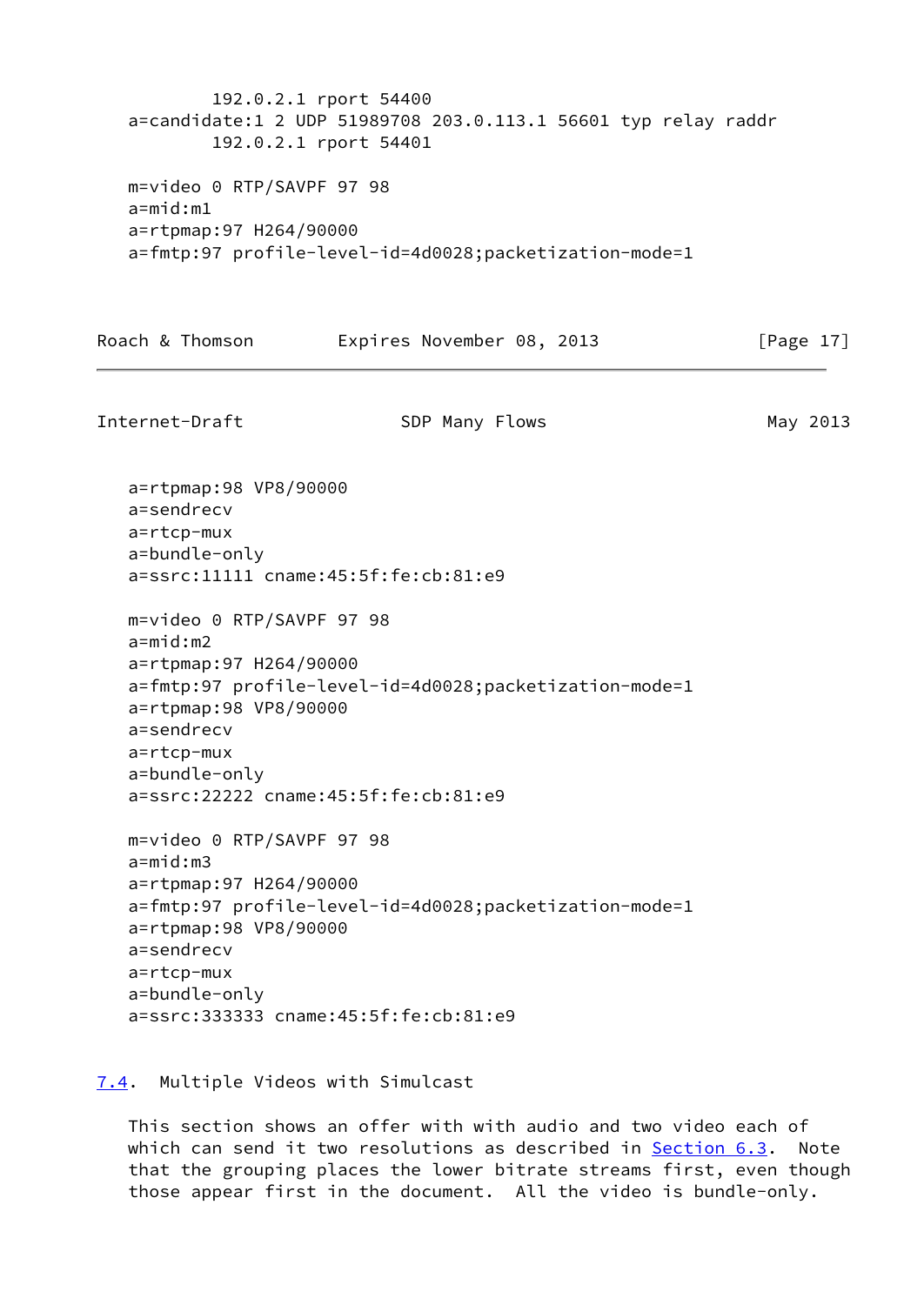$v = 0$  o=- 20518 0 IN IP4 198.51.100.1  $s=$  t=0 0 c=IN IP4 203.0.113.1 a=ice-ufrag:F7gI a=ice-pwd:x9cml/YzichV2+XlhiMu8g a=fingerprint:sha-1 42:89:c5:c6:55:9d:6e:c8:e8:83:55:2a:39:f9:b6:eb:e9:a3:a9:e7 a=group:BUNDLE m0 m1 m2 m3 m4 a=group:SIMULCAST m2 m1 a=group:SIMULCAST m4 m3 Roach & Thomson **Expires November 08, 2013** [Page 18] Internet-Draft SDP Many Flows SDP Many 2013 m=audio 56600 RTP/SAVPF 0 96 a=mid:m0 a=rtpmap:0 PCMU/8000 a=rtpmap:96 opus/48000 a=ptime:20 a=sendrecv a=rtcp-mux a=candidate:0 1 UDP 2113667327 192.0.2.1 54400 typ host a=candidate:1 2 UDP 2113667326 192.0.2.1 54401 typ host a=candidate:0 1 UDP 694302207 198.51.100.1 55500 typ srflx raddr 192.0.2.1 rport 54400 a=candidate:1 2 UDP 169430220 198.51.100.1 55501 typ srflx raddr 192.0.2.1 rport 54401 a=candidate:0 1 UDP 73545215 203.0.113.1 56600 typ relay raddr 192.0.2.1 rport 54400 a=candidate:1 2 UDP 51989708 203.0.113.1 56601 typ relay raddr 192.0.2.1 rport 54401 m=video 0 RTP/SAVPF 98 b=AS:1500 a=mid:m1 a=rtpmap:98 VP8/90000 a=sendrecv a=rtcp-mux a=bundle-only a=ssrc:11111 cname:45:5f:fe:cb:81:e9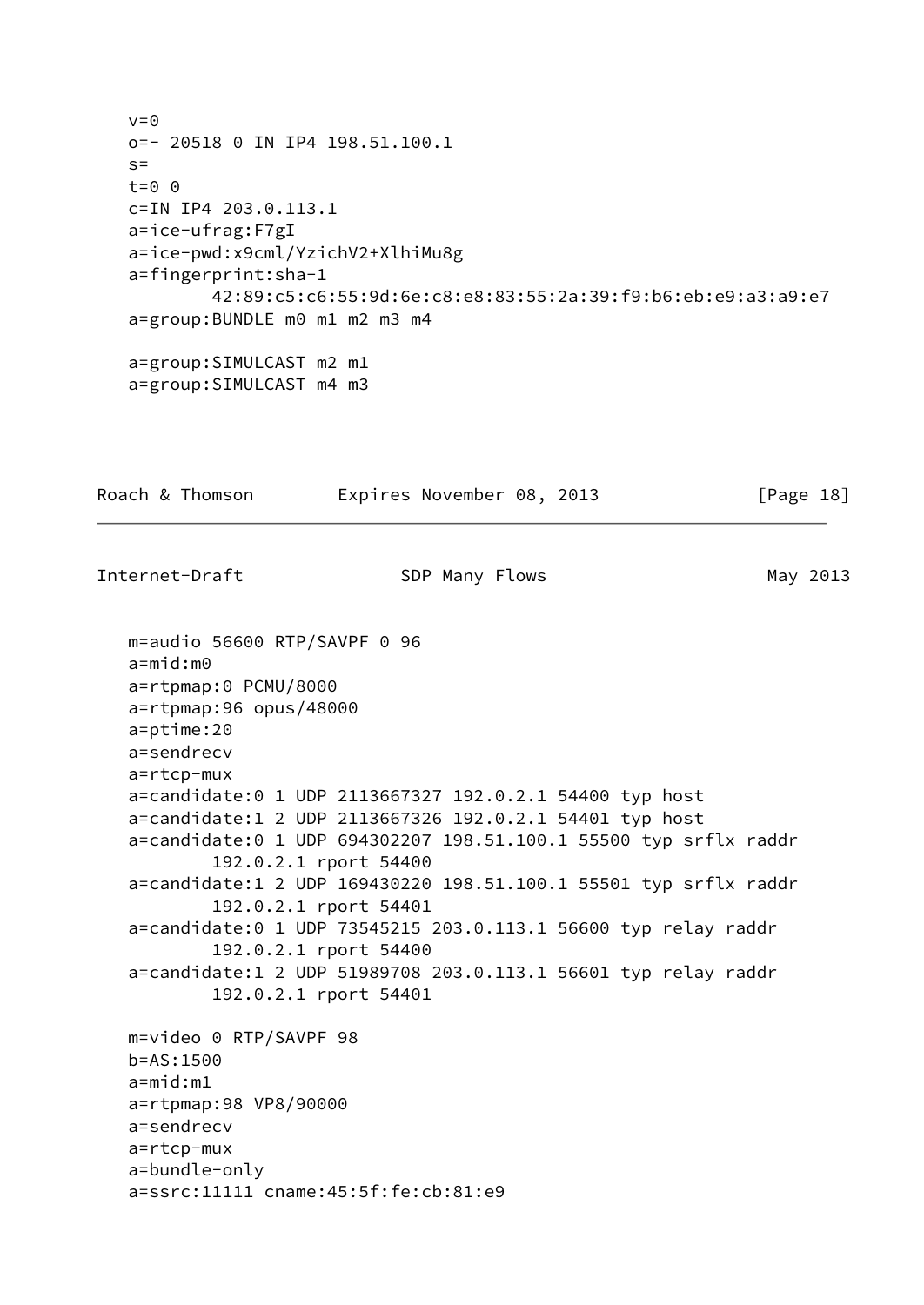```
 a=framerate:30
 m=video 0 RTP/SAVPF 100
 b=AS:256
 a=mid:m2
 a=rtpmap:100 VP8/90000
 a=sendrecv
 a=rtcp-mux
 a=bundle-only
 a=ssrc:22222 cname:45:5f:fe:cb:81:e9
 a=framerate:15
 m=video 0 RTP/SAVPF 101
 b=AS:1500
 a=mid:m3
 a=rtpmap:101 VP8/90000
 a=sendrecv
 a=rtcp-mux
 a=bundle-only
 a=ssrc:333333 cname:45:5f:fe:cb:81:e9
 a=framerate:30
```

| Expires November 08, 2013<br>Roach & Thomson |  |  |  |  |  |  |  | [Page 19] |  |
|----------------------------------------------|--|--|--|--|--|--|--|-----------|--|
|----------------------------------------------|--|--|--|--|--|--|--|-----------|--|

<span id="page-21-1"></span>Internet-Draft SDP Many Flows SDP Many 2013

 m=video 0 RTP/SAVPF 103 b=AS:256 a=mid:m4 a=rtpmap:103 VP8/90000 a=sendrecv a=rtcp-mux a=bundle-only a=ssrc:44444 cname:45:5f:fe:cb:81:e9 a=framerate:15

<span id="page-21-0"></span>[7.5](#page-21-0). Video with Simulcast and RTX

 This section shows an SDP offer that has an audio and a single video stream. The video stream that is simulcast at two resolutions and has [\[RFC4588](https://datatracker.ietf.org/doc/pdf/rfc4588)] style re-transmission flows.

 $v=0$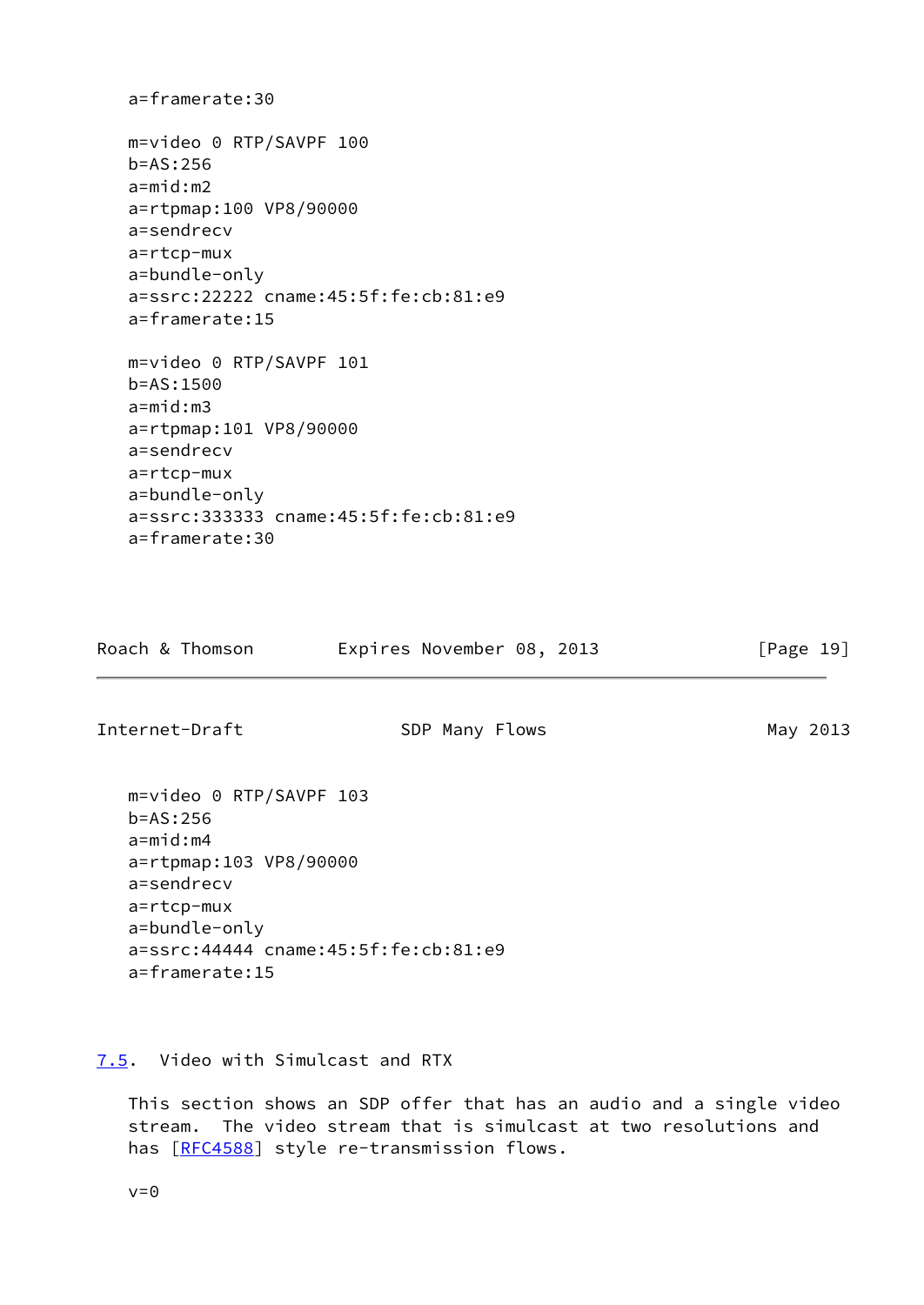```
 o=- 20518 0 IN IP4 198.51.100.1
   S = t=0 0
    c=IN IP4 203.0.113.1
    a=ice-ufrag:F7gI
    a=ice-pwd:x9cml/YzichV2+XlhiMu8g
    a=fingerprint:sha-1
            42:89:c5:c6:55:9d:6e:c8:e8:83:55:2a:39:f9:b6:eb:e9:a3:a9:e7
    a=group:BUNDLE m0 m1 m2 m3 m4
    a=group:SIMULCAST m2 m1
    a=group:FID m1 m3
    a=group:FID m2 m4
   m=audio 56600 RTP/SAVPF 0 96
    a=mid:m0
    a=rtpmap:0 PCMU/8000
    a=rtpmap:96 opus/48000
    a=ptime:20
    a=sendrecv
    a=rtcp-mux
    a=candidate:0 1 UDP 2113667327 192.0.2.1 54400 typ host
    a=candidate:1 2 UDP 2113667326 192.0.2.1 54401 typ host
    a=candidate:0 1 UDP 694302207 198.51.100.1 55500 typ srflx raddr
            192.0.2.1 rport 54400
   a=candidate:1 2 UDP 169430220 198.51.100.1 55501 typ srflx raddr
            192.0.2.1 rport 54401
    a=candidate:0 1 UDP 73545215 203.0.113.1 56600 typ relay raddr
            192.0.2.1 rport 54400
Roach & Thomson Expires November 08, 2013 [Page 20]
Internet-Draft SDP Many Flows SDP Many 2013
    a=candidate:1 2 UDP 51989708 203.0.113.1 56601 typ relay raddr
            192.0.2.1 rport 54401
   m=video 0 RTP/SAVPF 100 // This is the high res video
   b=AS:1500
    a=mid:m1
   a=rtpmap:98 VP8/90000
    a=sendrecv
    a=rtcp-mux
    a=bundle-only
```
<span id="page-22-0"></span>a=framerate:30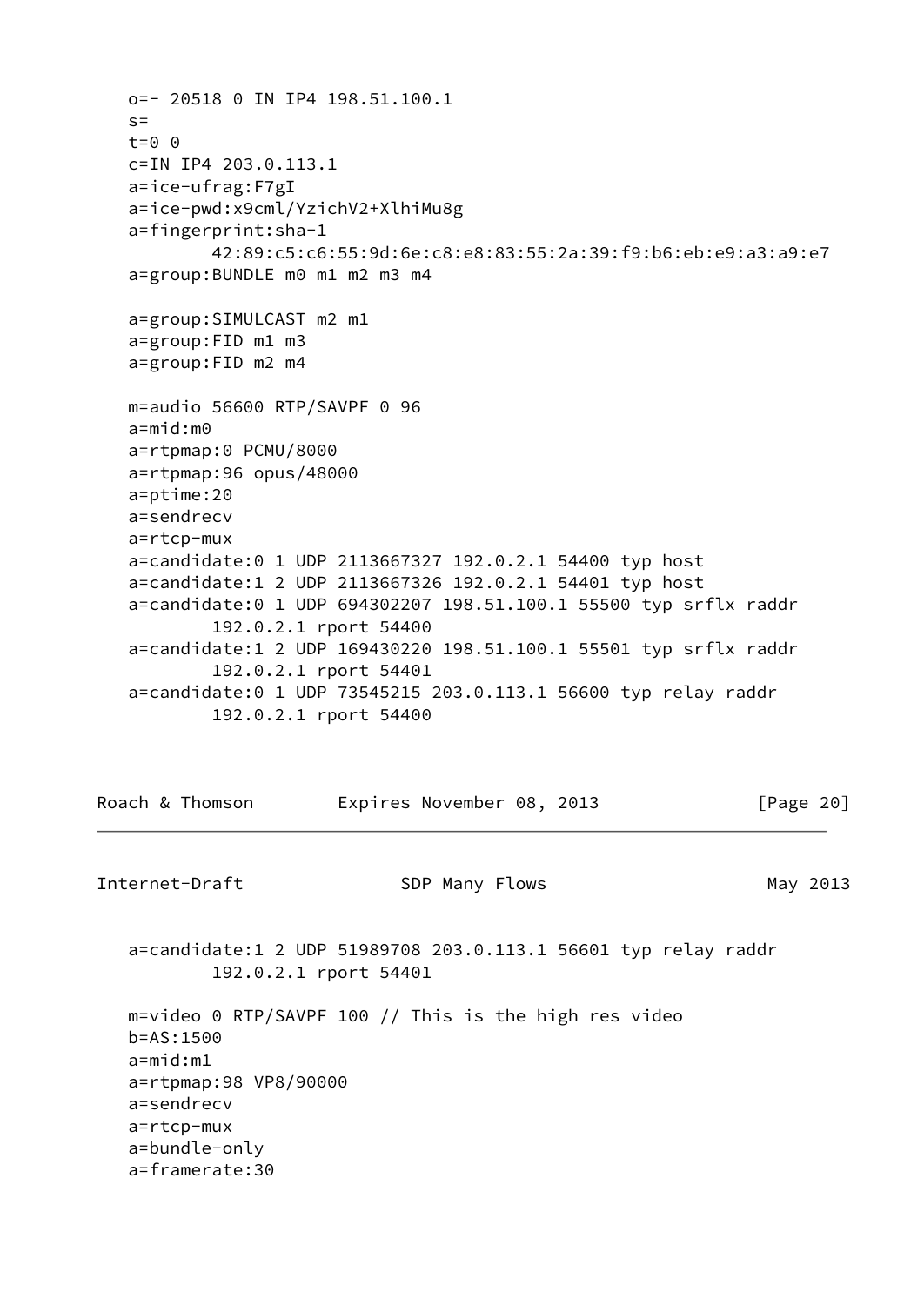<span id="page-23-3"></span><span id="page-23-2"></span><span id="page-23-1"></span><span id="page-23-0"></span> m=video 0 RTP/SAVPF 101 // This is the low res video b=AS:256 a=mid:m2 a=rtpmap:100 VP8/90000 a=sendonly a=rtcp-mux a=bundle-only a=framerate:15 m=video 0 RTP/SAVPF 110 // This is the retransmission of high res b=AS:1500 a=mid:m3 a=rtpmap:101 rtx/90000 a=sendrecv a=rtcp-mux a=bundle-only a=framerate:30 a=rtcp-fb:101 nack a=fmtp:101 apt=100;rtx-time=3000 m=video 0 RTP/SAVPF 111 // This is retransmission of low res b=AS:256 a=mid:m4 a=rtpmap:103 rtx/90000 a=sendonly a=rtcp-mux a=bundle-only a=framerate:15 a=rtcp-fb:111 nack a=fmtp:11 apt=101;rtx-time=3000 [8](#page-23-0). Security Considerations TBD Roach & Thomson Expires November 08, 2013 [Page 21] Internet-Draft SDP Many Flows SDP Many 2013 [9](#page-23-1). IANA Considerations TBD: registration of SIMULCAST group [10.](#page-23-3) Acknowledgements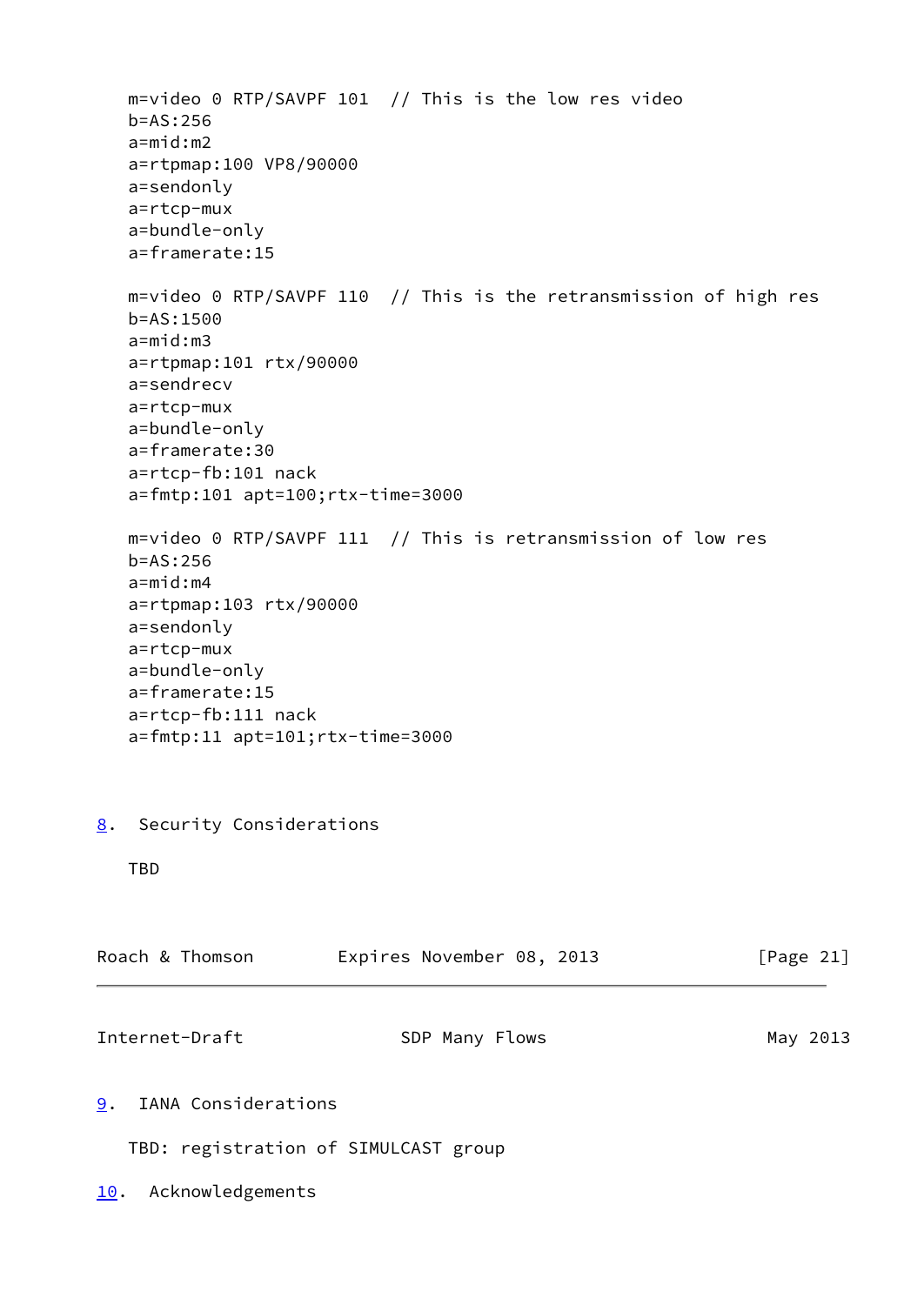Thanks to Cullen Jennings for his assistance in generating the SDP examples in this document.

 Some of the material in this document was taken from [\[I-D.jennings-rtcweb-plan](#page-25-2)].

- <span id="page-24-0"></span>[11.](#page-24-0) References
- <span id="page-24-5"></span><span id="page-24-4"></span><span id="page-24-1"></span>[11.1](#page-24-1). Normative References
	- [I-D.ietf-mmusic-sdp-bundle-negotiation] Holmberg, C., Alvestrand, H., and C. Jennings, "Multiplexing Negotiation Using Session Description Protocol (SDP) Port Numbers", [draft-ietf-mmusic-sdp](https://datatracker.ietf.org/doc/pdf/draft-ietf-mmusic-sdp-bundle-negotiation-03) [bundle-negotiation-03](https://datatracker.ietf.org/doc/pdf/draft-ietf-mmusic-sdp-bundle-negotiation-03) (work in progress), February 2013.
	- [I-D.jennings-mmusic-media-req] Jennings, C., Uberti, J., and E. Rescorla, "Requirements from various WG for MMUSIC", [draft-jennings-mmusic-media](https://datatracker.ietf.org/doc/pdf/draft-jennings-mmusic-media-req-00) [req-00](https://datatracker.ietf.org/doc/pdf/draft-jennings-mmusic-media-req-00) (work in progress), February 2013.
	- [I-D.nandakumar-mmusic-sdp-mux-attributes] Nandakumar, S., "A Framework for SDP Attributes when Multiplexing", [draft-nandakumar-mmusic-sdp-mux](https://datatracker.ietf.org/doc/pdf/draft-nandakumar-mmusic-sdp-mux-attributes-02) [attributes-02](https://datatracker.ietf.org/doc/pdf/draft-nandakumar-mmusic-sdp-mux-attributes-02) (work in progress), April 2013.
	- [RFC2119] Bradner, S., "Key words for use in RFCs to Indicate Requirement Levels", [BCP 14](https://datatracker.ietf.org/doc/pdf/bcp14), [RFC 2119](https://datatracker.ietf.org/doc/pdf/rfc2119), March 1997.
	- [RFC3264] Rosenberg, J. and H. Schulzrinne, "An Offer/Answer Model with Session Description Protocol (SDP)", [RFC 3264](https://datatracker.ietf.org/doc/pdf/rfc3264), June 2002.
	- [RFC4566] Handley, M., Jacobson, V., and C. Perkins, "SDP: Session Description Protocol", [RFC 4566](https://datatracker.ietf.org/doc/pdf/rfc4566), July 2006.
	- [RFC5888] Camarillo, G. and H. Schulzrinne, "The Session Description Protocol (SDP) Grouping Framework", [RFC 5888,](https://datatracker.ietf.org/doc/pdf/rfc5888) June 2010.
- <span id="page-24-2"></span>[11.2](#page-24-2). Informative References

<span id="page-24-6"></span>[I-D.ietf-rtcweb-rtp-usage]

Roach & Thomson **Expires November 08, 2013** [Page 22]

<span id="page-24-3"></span>Internet-Draft SDP Many Flows SDP Many 2013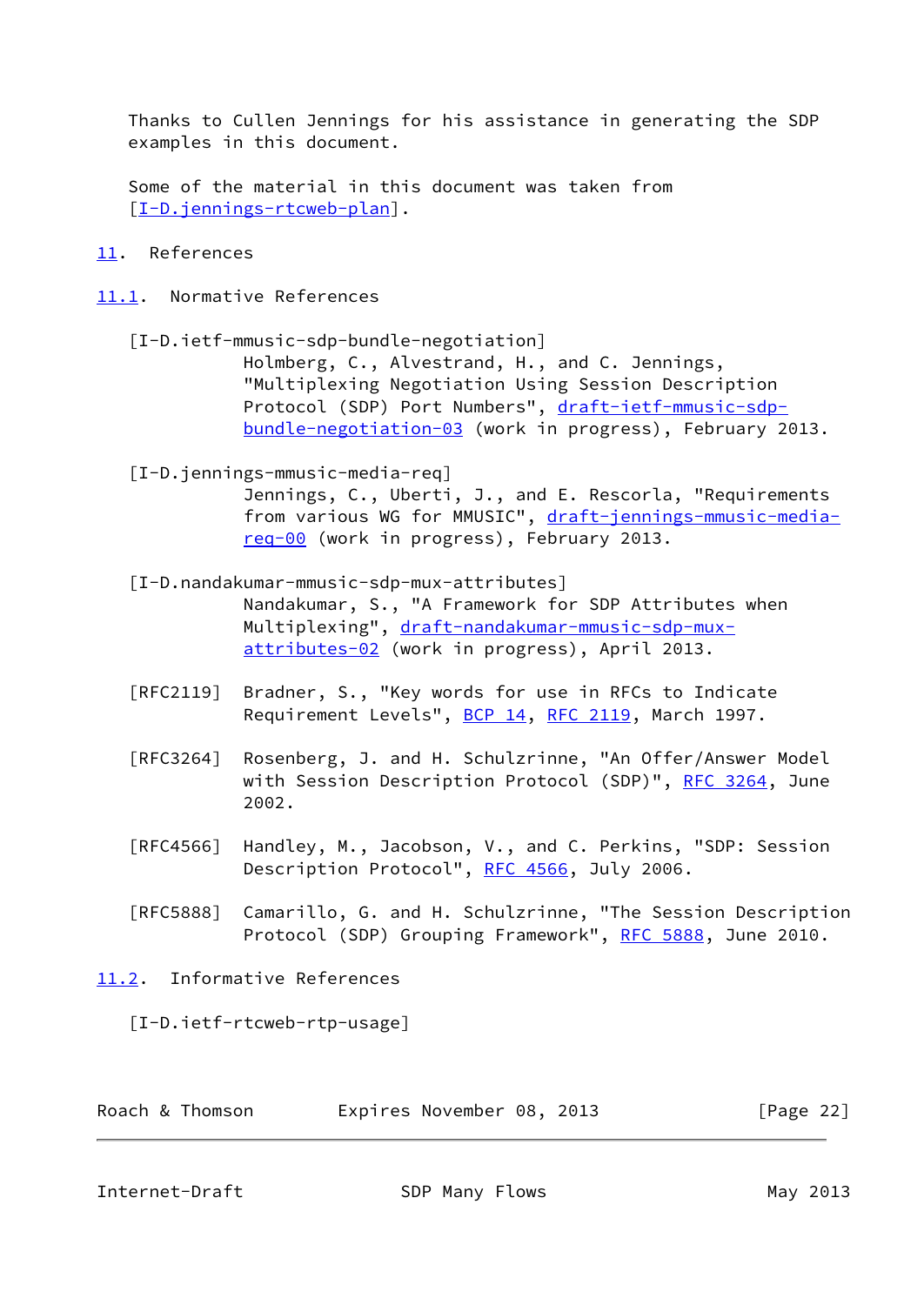Perkins, C., Westerlund, M., and J. Ott, "Web Real-Time Communication (WebRTC): Media Transport and Use of RTP", [draft-ietf-rtcweb-rtp-usage-06](https://datatracker.ietf.org/doc/pdf/draft-ietf-rtcweb-rtp-usage-06) (work in progress), February 2013.

<span id="page-25-2"></span>[I-D.jennings-rtcweb-plan]

 Jennings, C., "Proposed Plan for Usage of SDP and RTP", [draft-jennings-rtcweb-plan-01](https://datatracker.ietf.org/doc/pdf/draft-jennings-rtcweb-plan-01) (work in progress), February 2013.

- <span id="page-25-1"></span> [I-D.roach-rtcweb-glareless-add] Roach, A. B., "An Approach for Adding RTCWEB Media Streams without Glare ", May 2013.
- [RFC3550] Schulzrinne, H., Casner, S., Frederick, R., and V. Jacobson, "RTP: A Transport Protocol for Real-Time Applications", STD 64, [RFC 3550](https://datatracker.ietf.org/doc/pdf/rfc3550), July 2003.
- [RFC4588] Rey, J., Leon, D., Miyazaki, A., Varsa, V., and R. Hakenberg, "RTP Retransmission Payload Format", [RFC 4588,](https://datatracker.ietf.org/doc/pdf/rfc4588) July 2006.
- [RFC5117] Westerlund, M. and S. Wenger, "RTP Topologies", [RFC 5117,](https://datatracker.ietf.org/doc/pdf/rfc5117) January 2008.
- [RFC5245] Rosenberg, J., "Interactive Connectivity Establishment (ICE): A Protocol for Network Address Translator (NAT) Traversal for Offer/Answer Protocols", [RFC 5245](https://datatracker.ietf.org/doc/pdf/rfc5245), April 2010.

#### <span id="page-25-0"></span>[webrtc-api]

 Bergkvist, Burnett, Jennings, Narayanan, , "WebRTC 1.0: Real-time Communication Between Browsers", October 2011.

 Available at [http://dev.w3.org/2011/webrtc/editor/](http://dev.w3.org/2011/webrtc/editor/webrtc.html) [webrtc.html](http://dev.w3.org/2011/webrtc/editor/webrtc.html)

Authors' Addresses

 Adam Roach Mozilla Dallas, TX US Phone: +1 650 903 0800 x863 Email: adam@nostrum.com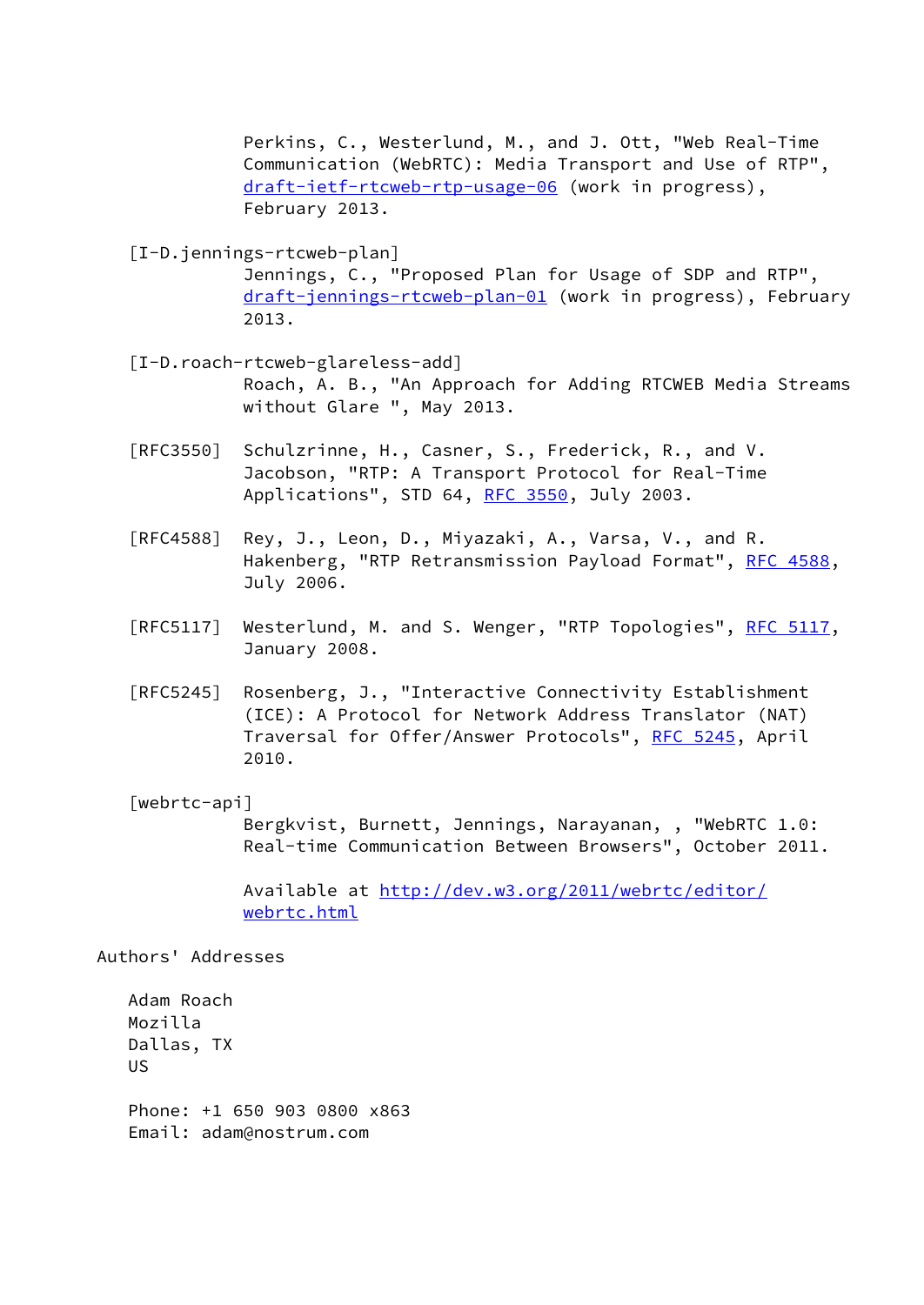Internet-Draft SDP Many Flows SDP Many 2013

 Martin Thomson Microsoft 3210 Porter Drive Palo Alto, CA 94304 US

 Phone: +1 650 353 1925 Email: martin.thomson@skype.net